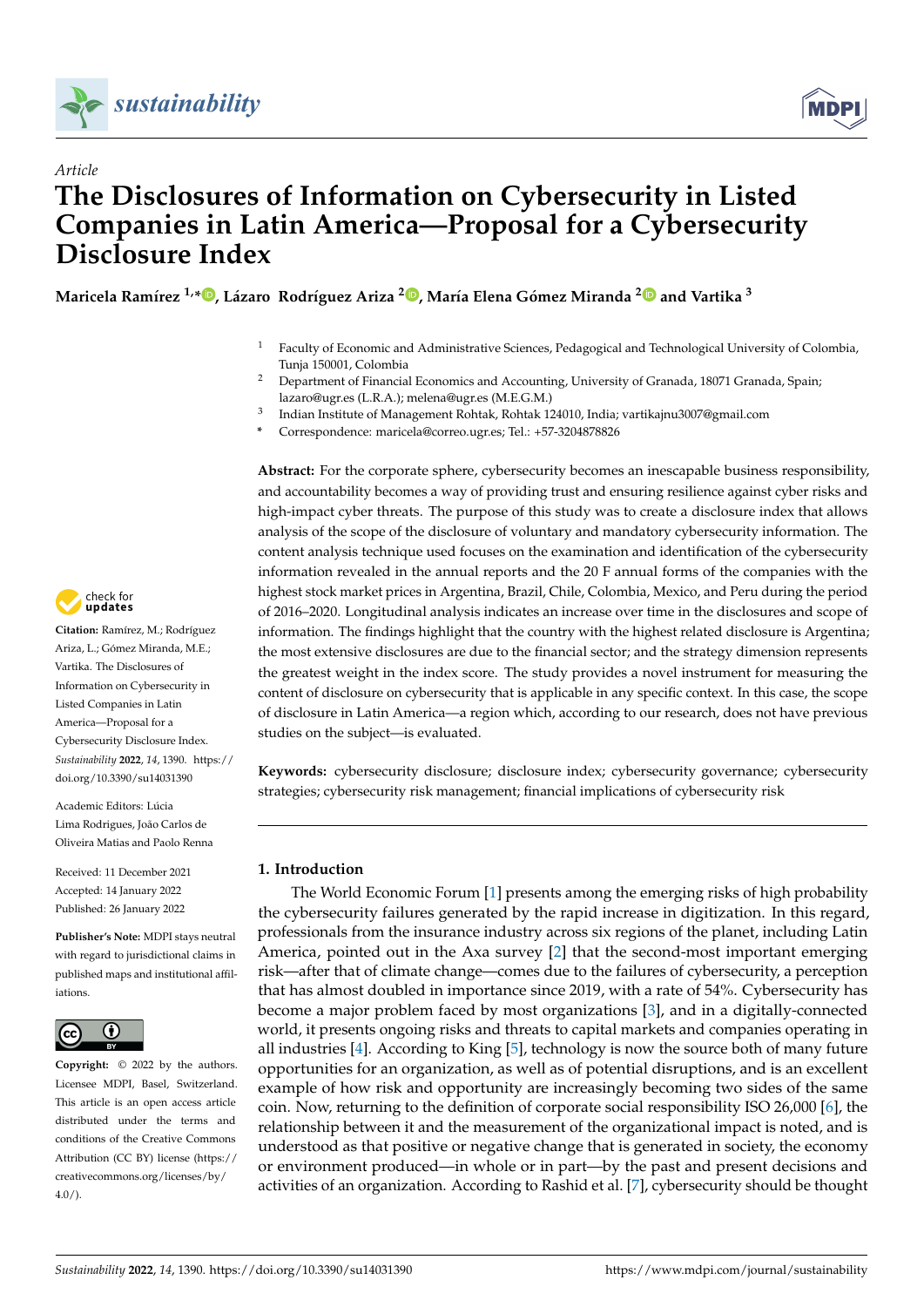of as a clear set of processes that reduce the risk of harm to people and the company. Thus, accountability becomes a way of communicating—based on financial and non-financial information—the effects of the organization's actions with society. In this framework, disclosure on cyber risk management is a practice that increases significantly in corporate annual reports and voluntary and mandatory reports, as well as on company websites. In this regard, companies should strengthen their cybersecurity disclosures in order to demonstrate responsibility and commitment to this issue and build stakeholder confidence in how it is being prioritized, managed, and monitored as a critical business threat and strategic opportunity [\[8\]](#page-18-7).

In this context, Latin American companies have been gradually incorporating disclosures on cybersecurity in their corporate annual reports on a voluntary basis based on risk management, among which it is increasingly common to find cybersecurity risk and/or information security. In some cases, this is initially revealed as an emerging risk, and in subsequent periods as an operational risk. Although there is no exclusive regulation in the region for the disclosure of cybersecurity information in the annual report, some regulations issued by the surveillance and control entities regarding corporate governance, risk management and data privacy have generated an increased disclosure on cybersecurity—especially in the financial sector. At the same time, Latin American companies that participate as issuers in the US stock market also report the risk factors related to cyber risk on a mandatory basis in the annual report 20 F item 3D, according to SEC [\[4\]](#page-18-3).

For the international stock market landscape, the increase in cybersecurity disclosures comes largely due to the guide of the Securities and Exchange Commission SEC [\[9\]](#page-18-8). It provides guidelines for the disclosure of cyberspace-related issues in 10-K presentations. Berkman et al. [\[10\]](#page-18-9) and Ettredge et al. [\[11\]](#page-18-10). In 2018 SEC issued the second guidance on cybersecurity risk disclosure After three years, the US Securities Commission imposed the first sanctions for poor disclosure controls and procedures related to cybersecurity risks by issuing companies in June and August 2021, respectively [\[12,](#page-18-11)[13\]](#page-18-12).

In the European capital market, it can be said that there is mandatory disclosure of cyber incidents in the cybersecurity and privacy law, which includes the general data protection regulation (GDPR) and the directive on network and information systems security (NIS). According to Eijkelenboom and Nieuwesteeg [\[14\]](#page-18-13), while this type of disclosure does not specifically require an incorporation in the annual financial report, the obligation to disclose data incidents from a cybersecurity law perspective could provide incentives for the board to also publish information on this topic in the report.

The previous literature on cybersecurity information disclosure has mostly been concentrated in the US stock market [\[10,](#page-18-9)[11](#page-18-10)[,15](#page-18-14)[–19\]](#page-19-0). Studies in Canada were also presented [\[20](#page-19-1)[,21\]](#page-19-2). In Europe, there was an investigation into cybersecurity disclosure in the Netherlands [\[14\]](#page-18-13), and in the Asian continent, Barry et al. [\[22\]](#page-19-3) studied the effect of institutional factors on information disclosures by Chinese companies.

Given that studies on the evaluation of cybersecurity disclosure in Latin America are non-existent, this research attempts to close this gap, taking the issuing companies of the main stock market indices of some countries in the region as object of study. According to the characteristics of our study, the content analysis technique focused on the examination and identification of information on cybersecurity that is disclosed voluntarily and mandatorily in annual reports and 20 F forms for Latin American companies during the period of 2016–2020. According to the previous literature related to cybersecurity disclosure from the content analysis methodology, only Héroux and Fortin [\[20\]](#page-19-1) have proposed a disclosure index based on the guidelines of financial regulators of companies listed in the S&P/TSX 60 from the Toronto Stock Exchange (TSX). Other studies have used word counting techniques and textual analysis [\[3](#page-18-2)[,10](#page-18-9)[,14](#page-18-13)[,17](#page-18-15)[,18](#page-19-4)[,21](#page-19-2)[,23\]](#page-19-5). In this research, we have opted for the construction of a disclosure index, which is structured with 27 associated elements in four dimensions: governance, strategy, risk management, and financial implications. It was prepared based on previous literature and international standards related to corporate cybersecurity risk, and can thus be replicated in any specific context. The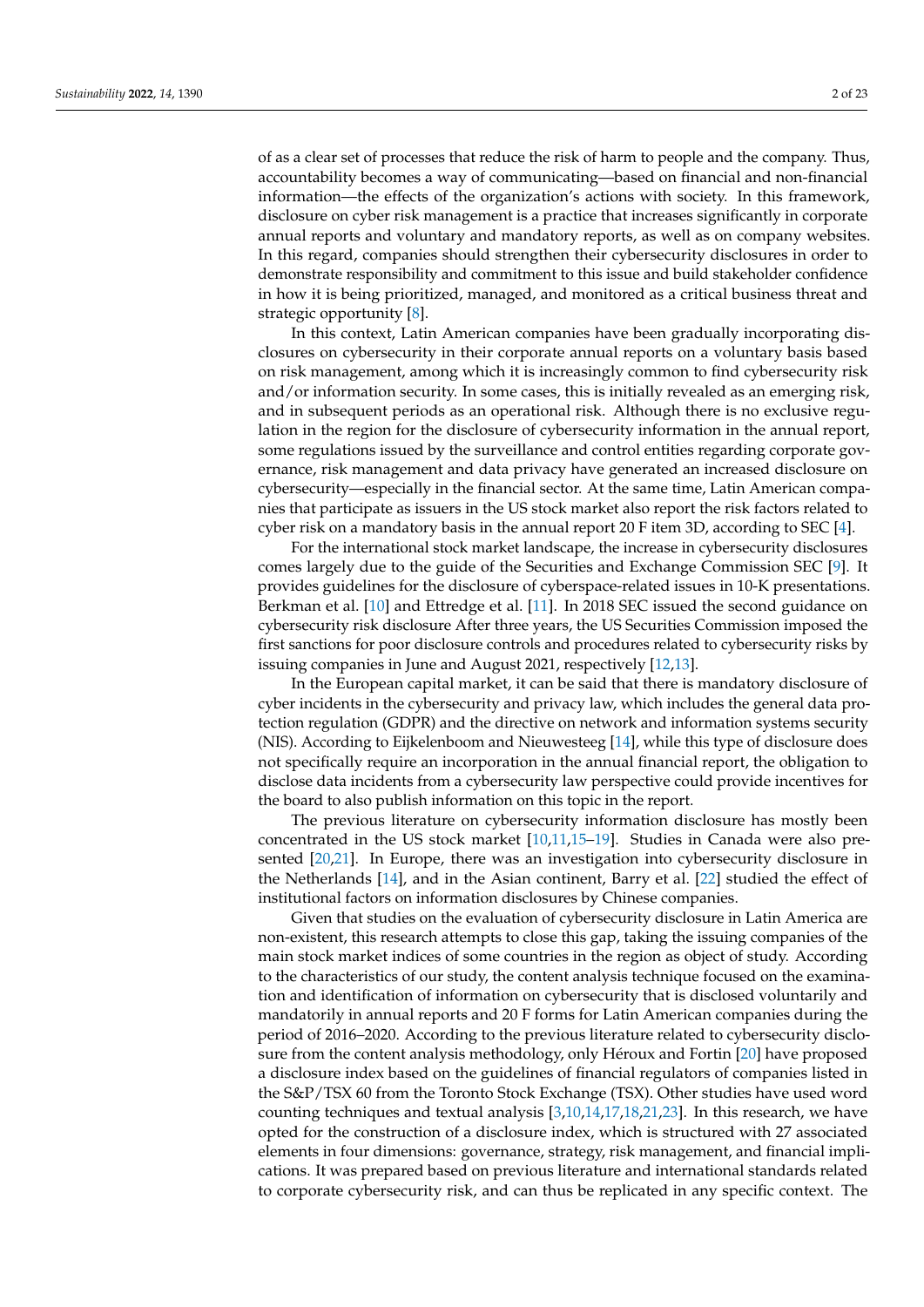purpose of this study was to create a cybersecurity disclosure index that allows analysis of the scope of the disclosure of voluntary and mandatory information on cybersecurity in Latin America. This article is organized as follows: first, advances in cybersecurity in both the international arena and Latin America are presented; then, the study methodology is exposed, which includes the presentation of the proposed disclosure index; and finally, the results of the application of the instrument are analyzed, and the conclusions of the investigation are presented.

## **2. Literature Review**

## *2.1. Disclosure of Corporate Cybersecurity in the International Arena*

The great challenges of cybersecurity have a global nature [\[24\]](#page-19-6). The intrusion of the digital realm into all areas of human activity, in conjunction with unprecedented levels of technological innovation and interdependence, have made it impossible for cybersecurity to be treated in isolation as a technical issue or separate policy area [\[25\]](#page-19-7). Cybersecurity efforts must be multidimensional in nature, due to the fact that a variety of factors are needed in order to build a resilient cybersociety [\[26\]](#page-19-8), as well as a collaborative one, due to the fact that they require nations to work hand-in-hand with other countries [\[27\]](#page-19-9).

Under this context, different cybersecurity measures have been taken worldwide, among which are the signing of the Budapest Convention in 2001, which marks the beginning of legislation on cybersecurity, as it is the first international treaty on violations committed in cyberspace. Subsequently, events such as the World Summits on the Information Society since 2003 have consolidated an international cooperation processes. In 2007, as an international framework, the World Agenda proposed ITU [\[28\]](#page-19-10): (i) the World Cybersecurity Index (IMC), among whose purposes is raising awareness of the role that governments play in promoting the culture of cybersecurity; (ii) the collection of information related to the CERT and CIRT regulations; (iii) national strategies, policies, certification, and awareness; and (iv) the ITU-IMPACT alliance, which generally focuses on scheduling cyber drills in different regions of the world in order to assess and improve response capacity in the case of cyber events.

In 2008, the ITU issued Recommendation ITU-T X.1205 as an international framework on general aspects of cybersecurity. Based on Resolution 64/25 of 2009, titled Advances in the field of information and telecommunications in the context of international security, the UN ratifies the invitation to its Member States, on the one hand, to the multilateral examination of threats in information security with new application strategies in the world, added to the evaluation of the inconveniences in information security; and on the other hand, to the mitigation and safeguarding of the circulation of information [\[29\]](#page-19-11). Later on in 2015, the Organization for Economic Cooperation and Development (OECD) issued a recommendation focused on managing digital security risks for economic and social prosperity [\[30\]](#page-19-12). At the same time, in order to comply with international provisions, different guidelines and regulations were issued in the United States and Europe—in most cases binding at the country level—measures that have been the object of convergence and adaptation at the global level.

An important reference for the disclosure of cybersecurity is the information to be reported required by the United States Securities and Exchange Commission (SEC). The SEC's first request for information obeys Article 503 (c) of Regulation SK [\[31\]](#page-19-13), and requires disclosure and description of company-specific risk factors in the 10K section 1A report. This suggests that regulators assume that investors benefit from disclosures regarding company risks and uncertainties [\[32\]](#page-19-14). Six years later, in response to the growing impact of cyber incidents on clients and investors, the SEC issued the 2011 Cybersecurity Disclosure Guide; thus, the SEC visibly entered the cybersecurity arena, responding to concerns that public companies may not have provided adequate disclosures on cyber incidents [\[33\]](#page-19-15). This first guide provides the guidelines for disclosure of cyberspace-related issues on Form 10-K [\[10,](#page-18-9)[34\]](#page-19-16). However, according to Amir et al. [\[15\]](#page-18-14), if regulators want to ensure that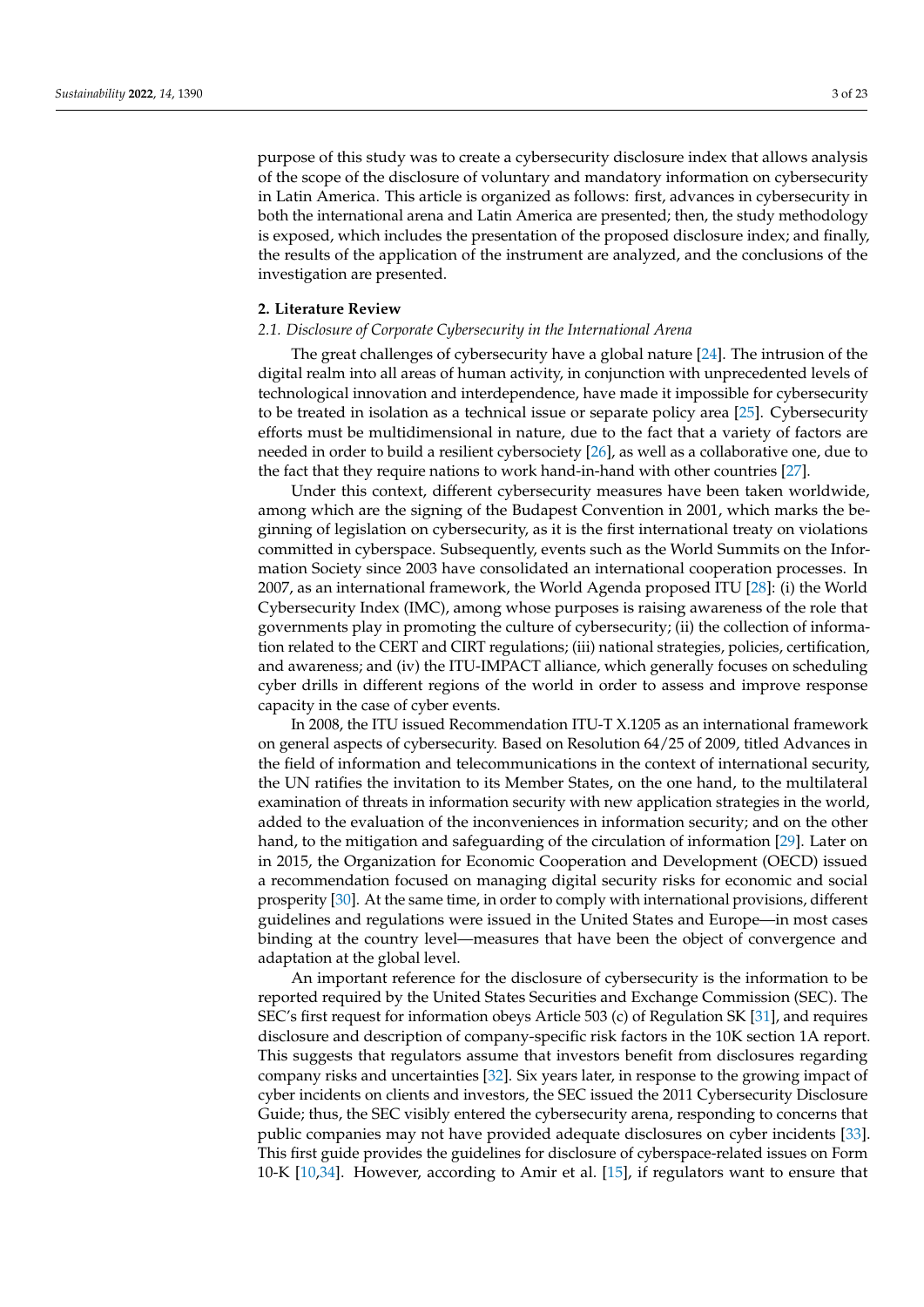information about cyberattacks reaches investors, they should consider imposing stricter mandatory disclosure rules regarding cyberattacks and more clear materiality thresholds.

In February 2018, the SEC approved the second interpretive guidance on cybersecurity risk disclosure, emphasizing the importance of sufficient disclosure controls and procedures, as well as the prohibition of the use of non-public insider information from cyber incidents [\[21\]](#page-19-2). According to the SEC [\[9\]](#page-18-8) and SEC [\[4\]](#page-18-3) Corporate Finance Division, as with other operational and financial risks, registrants should continually review the adequacy of their disclosure in relation to the risks of cybersecurity and cyber incidents. The updated guidance adds two specific considerations  $[35]$ : (1) policies and controls put in place to detect and disclose significant cybersecurity risks and incidents; and (2) policies to prevent employees from dealing with non-public information regarding risks and cybersecurity incidents. According to Gao et al. [\[18\]](#page-19-4), although the 2018 Guidance was unanimously approved by SEC commissioners, some felt that the new guidance did not go far enough. In addition to disclosing the risks of potential cyberattacks, companies should disclose known material cyber incidents that have already occurred, and discuss the potential costs and consequences [\[18\]](#page-19-4). According to Bakker [\[36\]](#page-19-18), reporting on the consequences of a cybersecurity incident and the management of cybersecurity risks (including the identification and assessment of such risks and related liability) is of interest to stakeholders. The new guidance SEC [\[4\]](#page-18-3) recommends that disclosures on cybersecurity risks and incidents in article 3D of Form 20 F be included in this section of the report. This measure is aimed at all foreign private issuers with capital shares registered in United States stock exchanges, and thus we can say that this is a requirement that has repercussions in the international context. In 2021, three years after the issuance of the Guide [\[4\]](#page-18-3), the US Securities and Exchange Commission moved from orientation to application, increasing the requirements in cases where public companies do not implement robust cybersecurity risk management systems and related disclosure procedures [\[37\]](#page-19-19). Another possible North American reference to consider is the Canadian Securities Administrators [\[38\]](#page-19-20), who, following in the SEC's footsteps, emphasize the importance of cyber risks and implementing cybersecurity measures to protect issuers and their stakeholders. The CSA provided issuers with references related to existing standards and publications, along with knowledge on the development of guides on cybersecurity and social media practices [\[20,](#page-19-1)[39\]](#page-19-21).

Regarding the European panorama, it can also be stated that although there is mandatory disclosure of cybersecurity incidents in accordance with the Cybersecurity and Privacy Law, the General Data Protection Regulation (RGPD), and the Directive on Network and Systems Security Information System (NIS), these guidelines do not specifically require incidents to be incorporated into the annual financial report; the obligations of disclosure of data incidents from the perspective of the Cybersecurity Law.

#### *2.2. Cybersecurity in the Latin American Context*

Although the governments of Latin America are aware of the need to protect the digital space upon which the functioning of society so greatly depends, cybersecurity has not gained a presence on the political agenda of the region with the urgency that would be expected [\[27\]](#page-19-9). Therefore, Latin American countries should continue to promote greater cooperation amongst themselves, involving all relevant stakeholders—as well as establishing mechanisms for monitoring, analysis, and impact evaluations related to cybersecurity—both at the national and regional levels [\[24\]](#page-19-6).

Latin America has a high rate of connectivity, especially in urban areas where 71% of the population already has Internet access [\[40\]](#page-19-22). However, according to the Report on risks, progress and the way forward in Latin America and the Caribbean 2020, this strength contrasts with an incipient preparation to face the attacks that occur in cyberspace [\[24\]](#page-19-6). Aguilar [\[41\]](#page-19-23) in reference to the Latin American and Caribbean region, states a lag in the construction of cyber-capabilities to face the current context, an environment that is full of risks from cyberspace and cyber threats. Raising awareness of cyber threats at the political level is only the first step in developing more harmonized cybersecurity capabilities in the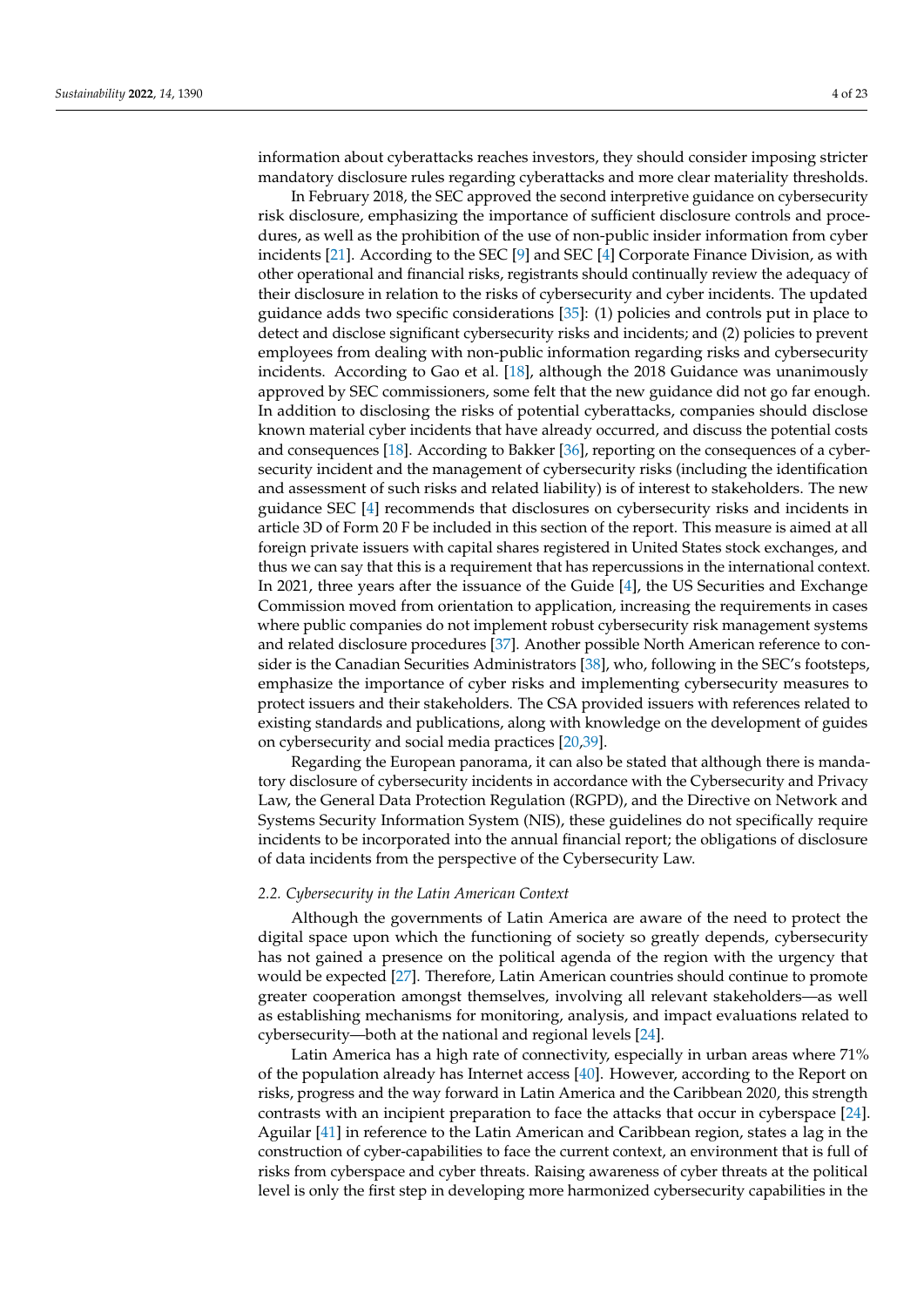region; Latin American and Caribbean actors such as the Organization of American States (OAS) have already contributed to this process [\[24\]](#page-19-6). Thus, in 2004, the OAS Member States approved the comprehensive Inter-American Strategy to combat threats to cybersecurity with a multidimensional and multidisciplinary approach to the creation of a culture of cybersecurity and international cooperation for the region. Subsequently, through the Cybersecurity Program of the Inter-American Committee against terrorism of the OAS, technical capacity and the development of cybersecurity policies in the Americas are both strengthened.

With the impulse of the OAS, adherence to the European Union legislation on procedural matters on cybercrime has been achieved in Argentina, Chile, Colombia, Costa Rica, Panama, Paraguay, and the Dominican Republic [\[24\]](#page-19-6). Aguilar [\[42\]](#page-19-24) highlights the importance of the region's national cybersecurity strategies being related to—or not distant from—the current understanding of cyber threats and the potential of cyberspace to violate public and national security. As of early 2020, twelve countries have approved national cybersecurity strategies, including Colombia (2011 and 2016), Panama (2013), Trinidad and Tobago (2013), Jamaica (2015), Paraguay (2017), Chile (2017), Costa Rica (2017), Mexico (2017), Guatemala (2018), the Dominican Republic (2018), Argentina (2019), and Brazil (2020), among others in progress [\[24\]](#page-19-6). According to OAS [\[43\]](#page-19-25), it can be highlighted in this regard that Colombia was the first country in the region to develop a national cybersecurity strategy in 2011, in addition to being the first country to review it in 2016 with a comprehensive and collaborative approach, promoting management risk and multi-stakeholder engagement. The IDB OAS [\[44\]](#page-20-0) confirm that seven of the thirty-two analyzed countries have a plan to protect their critical infrastructure, and that twenty of them have established some type of incident response group, called CERT or CSIRT, for its acronym in English. Twenty-two of these thirty-two countries are also considered to have little capacity to investigate crimes committed in cyberspace. Furthermore, that such crimes result in trials is still a greater challenge, for which it can be concluded that the region is not yet sufficiently prepared to face the attacks that occur in cyberspace [\[27\]](#page-19-9).

In addition to commitments to developing cybersecurity capabilities at the national level, Latin America and the Caribbean have been the foundation for a series of highly dynamic regional initiatives [\[25\]](#page-19-7). For example, in 2016, CSIRT Americas was launched, a platform that allows regional cooperation and the exchange of information between the response teams to governmental and national incidents of the OAS Member States [\[25\]](#page-19-7). According to ITU and ABI Research [\[45\]](#page-20-1), the Global Cybersecurity Index aims to provide a snapshot of where countries are in their cybersecurity commitments.

Figure [1](#page-5-0) allows us to see the degree of compliance in cybersecurity based on the historical scores of the index for some Latin American countries for the years 2014, 2017, and 2018. During 2018, the role of Uruguay is highlighted by presenting the highest degree of compliance among Latin countries, such as Mexico in 2017 [\[46\]](#page-20-2) and Brazil in 2014 [\[45\]](#page-20-1). Similarly, in the period of 2018, all nations that are an object of this study—according to the GCI—are categorized at a medium level, and more than half of countries have a low level of compliance [\[47\]](#page-20-3). In general, the commitment to cybersecurity in Latin America is below 0.70. The countries with the highest scores are Brazil and Uruguay. Colombia remained constant. Mexico improved to a high degree in 2017, and remained in 2018.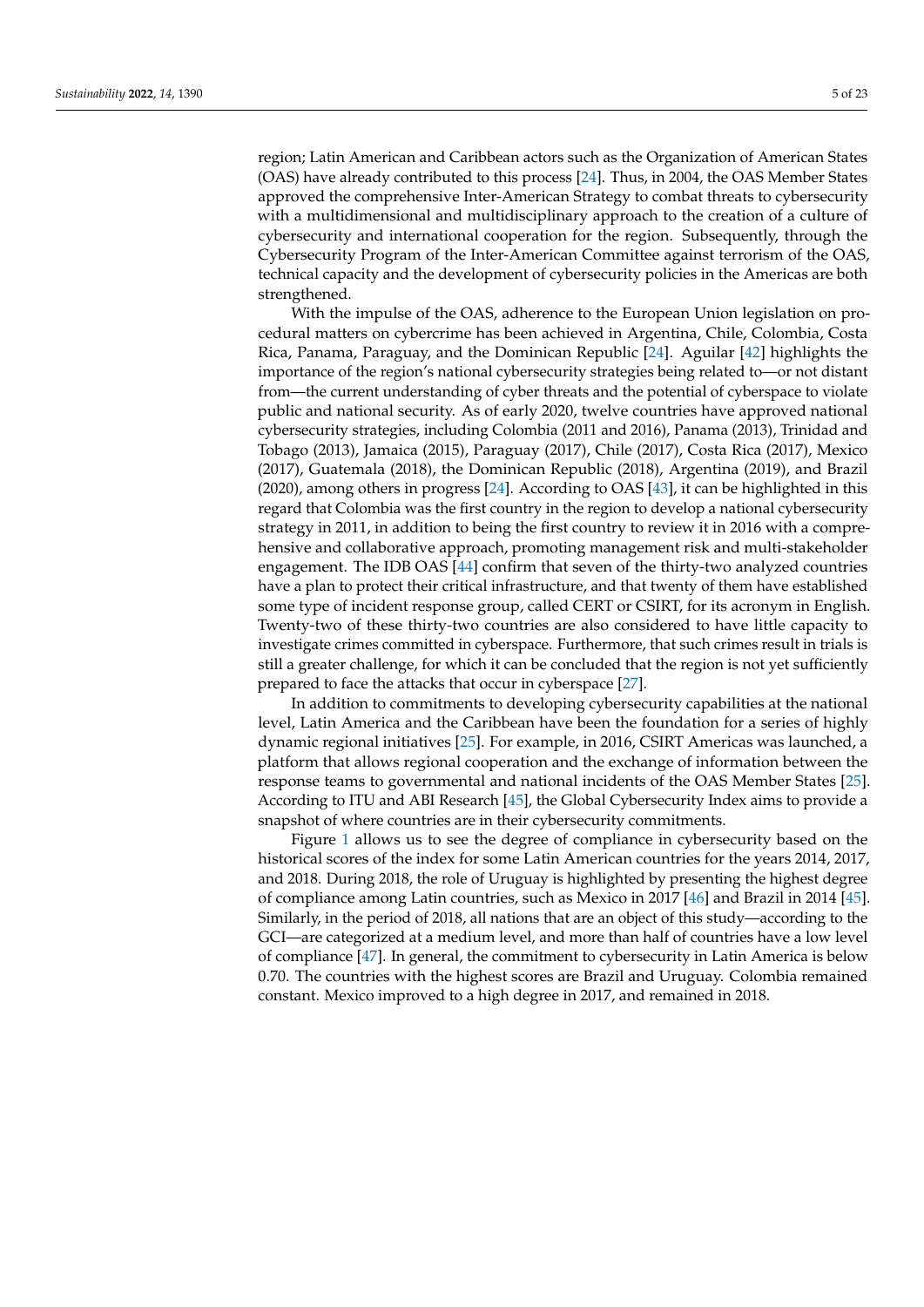<span id="page-5-0"></span>

Figure 1. Latin American countries' Cybersecurity Index in 2014, 2017, and 2018. Note: these data were prepared based on [45–47] were prepared based on [\[45–](#page-20-1)[47\]](#page-20-3). were prepared based on [45–47]

As illustrated in Figure 2 below, the ITU report [\[48\]](#page-20-4) measures the responsibility of Member States with cybersecurity. For its calculation, it maps eighty-two questions on the cybersecurity commitments of the Member States in five dimensions: (i) legal measures, (ii) technical measures, (iii) organizational measures, (iv) capacity development measures and (v) cooperative measures. Regarding the Global Cybersecurity Index for 2020, it can be seen that—in general—the highest level of development was found in Brazil (97.68), followed by Mexico (81.68), Uruguay (75.15), the Dominican Republic (75.07), Chile (68.83), Costa Rica (67.46), Colombia (63.74), Peru (55.68) and Argentina (50.12).

<span id="page-5-1"></span>

Figure 2. Latin American countries' Cybersecurity Index 2020 (by dimensions). Note: these data were prepared based on [48] were prepared based on [48] were prepared based on [\[48\]](#page-20-4).

Reviewing Figure [2](#page-5-1) highlights the legal measures issued in terms of cybersecurity, data protection, and critical infrastructures. At this point, the highest rates were in Brazil and Peru, with the highest score (20), and in Chile, with a high degree of compliance (17.2). Another pillar of importance is cooperation, relating to the evaluation of whether the countries have agreements (bilateral and multilateral) or alliances that contribute to the exchange of information, good practices, and uniformity in security measures; it is worth highlighting the scores of Brazil (19.41), Uruguay (19.04) and Mexico (17.34) here.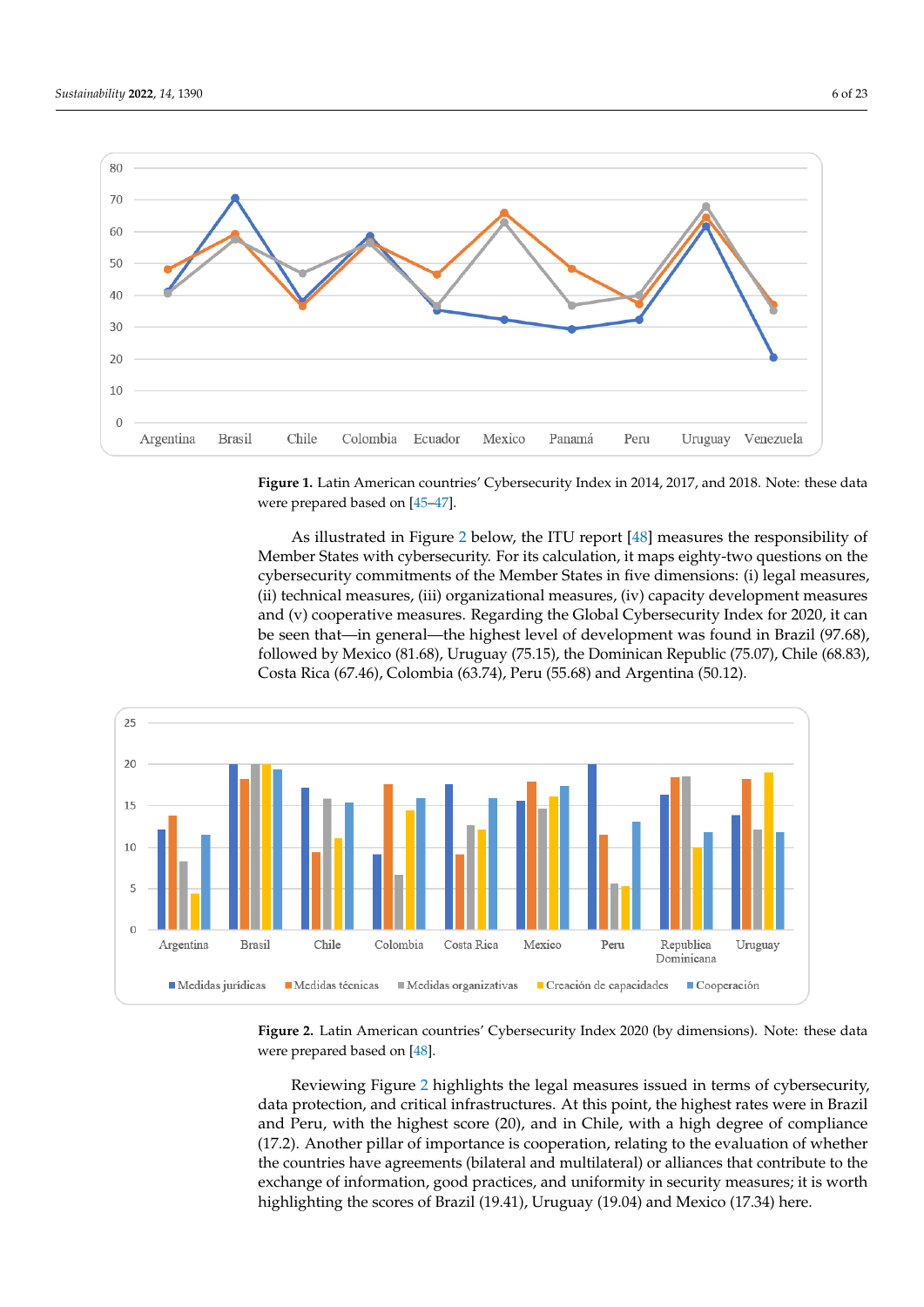In the technical measures dimension, the Dominican Republic (18.42), Brazil (18.27) and Uruguay (18.27) once again had an important participation, standing out for their implementation and active status of the cybersecurity incident response teams (CIRT). Finally, regarding the degree of compliance with the capacity building pillar focused on training, awareness and capacity building initiatives in cybersecurity, the highest degree was presented by Brazil (20) and Mexico (16,13); and in the pillar of organizational measures focused on national cybersecurity agencies and strategies, the Dominican Republic (18.52) and Chile (15.84) rebounded.

## *2.3. Disclosure of Corporate Cybersecurity in Latin America*

Our study was developed based on institutional theory considering that the countries of the region under study present their own factors that play a fundamental role in corporate practices, giving rise to the differences between countries. According to Barry et al. [\[22\]](#page-19-3), the institutional environment for cybersecurity differs greatly from country to country. In this sense, advances related to cybersecurity in Latin America vary between countries, as illustrated in Figures [1](#page-5-0) and [2.](#page-5-1) Thus, institutional factors condition corporate transparency, defined in this case as the availability of specific information from the listed company for those outside the company [\[49,](#page-20-5)[50\]](#page-20-6). These institutional differences reflect a transfer of cybersecurity risk between governments and companies [\[49\]](#page-20-5). Scott [\[51\]](#page-20-7) argued that the institutional framework leads to different organizational actions and strategies to obtain legitimacy. Along these lines, the disclosure of non-financial information of companies from different countries is affected by institutional factors, as corroborated by [\[22,](#page-19-3)[52](#page-20-8)[–55\]](#page-20-9).

Although in the organizational sphere, Latin American companies do not refer to an exclusive regulation for the disclosure of cybersecurity information in the annual corporate report, the different regulations issued by the surveillance and control entities on corporate governance, risk management, and binding application of international standards on information security (such as ISO 27001) have become the subject of corporate disclosure in the region. Listed companies in Latin America that participate in the US stock market also report the risk factors related to cyber risk in the annual report 20 F item 3D, according to [\[4\]](#page-18-3).

Another benchmark for Latin America that has generated an increase in the dissemination of cybersecurity is the adaptation of the European model of the regulations related to the protection of data privacy by issuing companies. We can also mention how the GRI standards promote cybersecurity disclosure—specifically with the GRI 418 Customer Privacy standard.

Based on the definition of critical infrastructure given by the United States Department of Justice (2001) [\[56\]](#page-20-10), as the system and assets, whether physical or virtual, are so vital for each country that the incapacity or destruction of these systems and assets would have an impact undermining national economic security, public health and safety, or any combination of these, it is understood that some sectors are more vulnerable to cyber risk than others, including the communications, technology, energy, financial, health and food sectors, among others, presenting a latent threat. In the case of Latin America, according to the report IDB OAS [\[44\]](#page-20-0), the financial sector is a frequent target. This is how the digitization of this industry must consider the management of cybercrimes, since establishing digital environments also implies analyzing cyber risks that must be avoided and managed properly [\[43\]](#page-19-25). As corroborated by Porrúa and Contreras [\[24\]](#page-19-6), cyberattacks in the region have been on the rise, and mainly targeting financial institutions in Latin America. Previous studies, such as Freedman and Jaggi [\[52\]](#page-20-8) and Prado-Lorenzo et al. [\[53\]](#page-20-11), showed that companies from various sectors present important differences in the scope of disclosure of non-financial information.

In general terms, disclosure on cybersecurity is voluntary in Latin American countries; however, the disclosures regulated by the SEC in Form 20F number 3 D are mandatory for listed companies, as follows (Table [1\)](#page-7-0):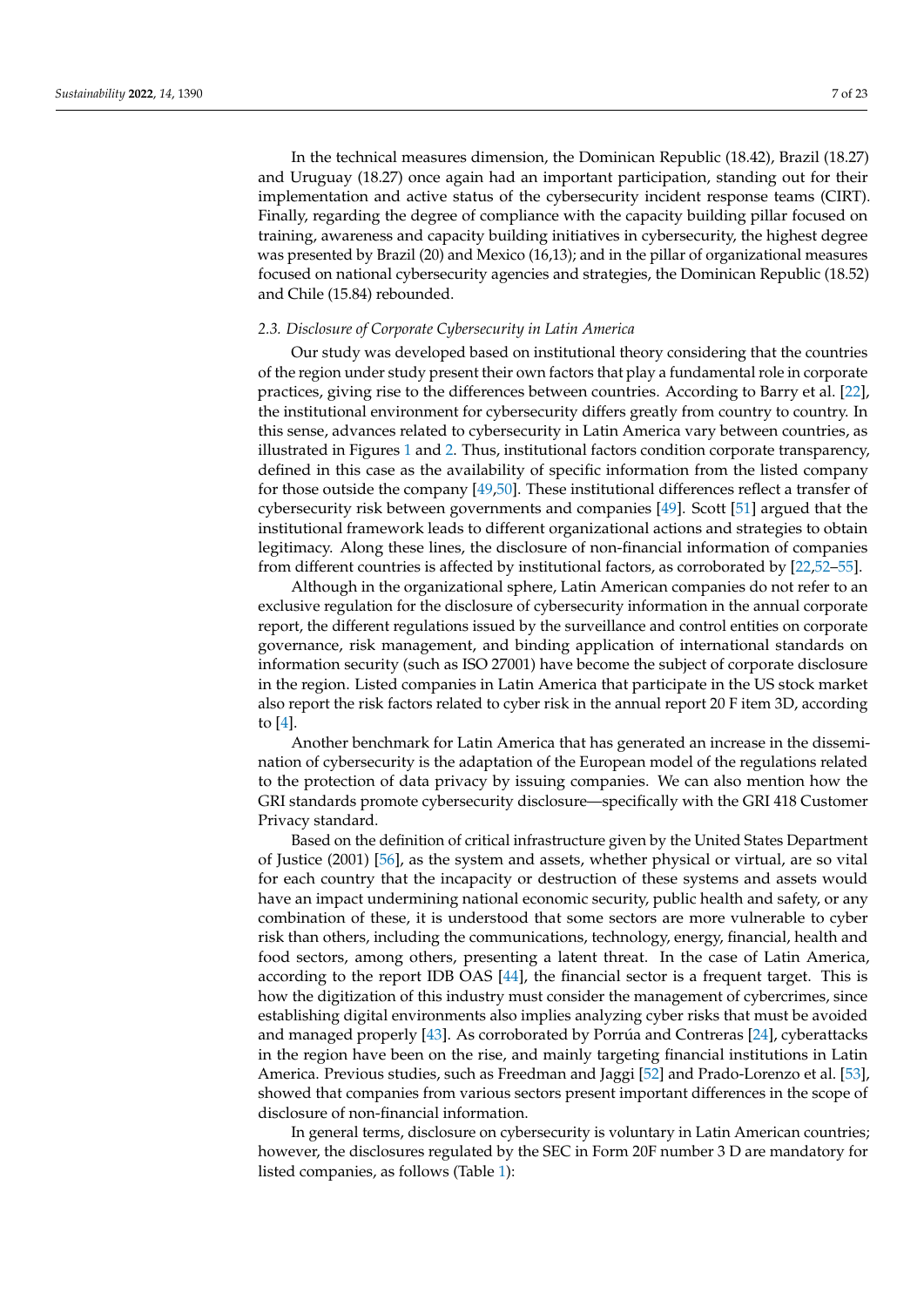| <b>Voluntary Disclosure of Cybersecurity</b><br>Information                                                                                                                                                                                                                                                                                                                                                                                                                                                                                            | <b>Mandatory Disclosure of Cybersecurity</b><br>Information                                                                                                                                                                                                                                                                                                                                                                                                                 |
|--------------------------------------------------------------------------------------------------------------------------------------------------------------------------------------------------------------------------------------------------------------------------------------------------------------------------------------------------------------------------------------------------------------------------------------------------------------------------------------------------------------------------------------------------------|-----------------------------------------------------------------------------------------------------------------------------------------------------------------------------------------------------------------------------------------------------------------------------------------------------------------------------------------------------------------------------------------------------------------------------------------------------------------------------|
| Voluntary disclosure on cybersecurity is related to the<br>regulations and advances that have been presented on cyber<br>risk management at the national level based on international<br>standards of global application with effects on the business<br>world: the national cybersecurity strategy, the protection of data<br>law, good corporate governance codes, and financial sector<br>regulations related to cybersecurity. GRI standards also<br>promote disclosure related to cybersecurity, in a timely manner.<br>GRI 418 Customer privacy. | Mandatory cybersecurity disclosure relates to risk factors. Item<br>503(c) of Regulation S-K and Item 3D of Form 20-F require<br>companies to disclose the most significant factors that make<br>investments in the company's securities speculative or risky.<br>Companies should disclose the risks associated with<br>cybersecurity and cybersecurity incidents if these risks are<br>among such factors, including risks that arise in connection<br>with acquisitions. |

<span id="page-7-0"></span>**Table 1.** Voluntary and mandatory information disclosed by listed companies in Latin America.

## *2.4. Previous Studies on Cybersecurity Disclosure*

While cybersecurity risks are significant and could materially affect business operations and the integrity of financial reporting, there is limited empirical research on cybersecurity risk disclosure trends and practices of listed companies [\[18\]](#page-19-4). In addition to disclosing the risks of potential cyberattacks, companies should disclose known material cyber incidents that have already occurred and discuss the potential costs and consequences [\[4\]](#page-18-3).

Some studies related to cybersecurity disclosures have used textual language analysis based on corporate disclosures on Form 10K: reference [\[17\]](#page-18-15) developed an index that captures the existence of voluntary disclosures related to information security and exhibits a positive association between the market valuation and its measurement; reference [\[10\]](#page-18-9) developed an index that captures the existence of voluntary disclosures related to information security and exhibits a positive association between the market valuation and its measurement; reference [\[19\]](#page-19-0) demonstrated that there are different perceptions among investors regarding the impact of security incidents depending on the nature of the disclosure and presented outlines of how market participants can better interpret the disclosed security risk factors; reference [\[54\]](#page-20-12) examined the utility of cybersecurity-related risk factors disclosed in the 10K submissions, documenting that the presence of these factors in the period prior to SEC guidance is related to future reported cybersecurity incidents; their findings generally support the SEC's decision to emphasize cybersecurity risk disclosure.

According to reference [\[20\]](#page-19-1), risk factor disclosure accounts for 7% of the average length of a 10K presentation per page count. In accordance with [\[18\]](#page-19-4), the two cybersecurity risks most frequently revealed by listed companies are those related to the interruption of service and the loss of confidential data. In addition, Article 1A of the 10K Report is the most widely used place of disclosure; however, some companies also use Articles 1 and 7 to disclose regulatory risks and cyber incidents, respectively. Another investigation into cybersecurity disclosures [\[33\]](#page-19-15) assessed the conditions under which US federal government incentives/regulations, such as the Sarbanes–Oxley Act of 2002 and the SEC's Disclosure Guidance on Cybersecurity Risks and Incidents 2011, led to increased investments in cybersecurity and, in turn, to a greater disclosure of said information [\[16\]](#page-18-16). Based on a qualitative analysis of five corporate cases of data breaches in the US from a systematic post-disclosure review of cyber risk, they determined a very limited reaction in share prices associated with the disclosure of repetitive and nonspecific cyber risks. Reference [\[15\]](#page-18-14), using voluntarily disclosed data on cyberattacks and those that were withheld and later discovered by external sources, estimated the extent to which companies retain information on cyberattacks and its association with a decline in the value of shares in the month in which the attack is discovered.

Recently, reference [\[20\]](#page-19-1) examined whether the content of cybersecurity disclosures of Canadian companies listed in the S&P/TSX 60 index is aligned with best practices. Based on a self-constructed index with 40 items, they concluded that cybersecurity disclosure levels are low and suggested that financial regulators could issue stricter requirements.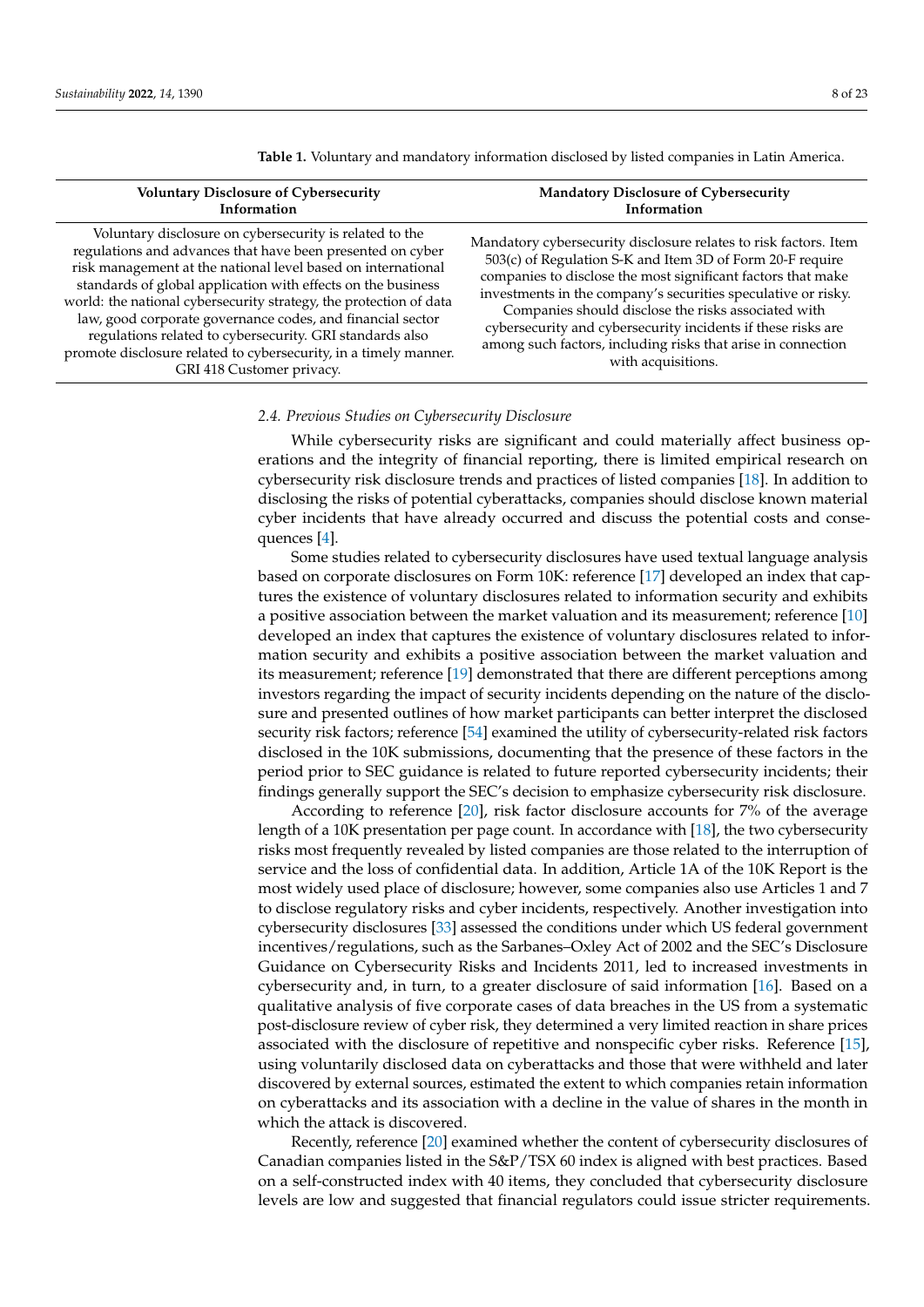Reference [\[14\]](#page-18-13) provided an exploratory empirical analysis of cybersecurity information disclosure, through the annual reports of listed companies in the Netherlands in 2018. Lastly, reference [\[21\]](#page-19-2) assessed how the gender composition of the board may influence the scope of such disclosure, based on a sample of companies included in the S&P/TSX 60 index during the 2014–2018 period; their results showed evidence of a positive association between the presence and level of cybersecurity disclosure and the gender diversity of the board.

## **3. Methodology**

# *3.1. Study Population and Sample*

As the population under study, the listed companies in the main stock market indices of the Latin American countries with the largest capitalization in the region were selected: Argentina, Brazil, Chile, Colombia, Mexico and Peru, which capture more than 70% of the market in the region [\[57\]](#page-20-13).

Four economic sectors were studied: energy, financial, consumer discretionary and materials, under two criteria: (i) their high vulnerability to cyber risk, and (ii) the presence of companies from each sector in most of the countries in the sample. For grouping purposes, companies were analyzed by the country and sector of economic activity according to the classification proposed by the Global Industry Classifications Standards (GICS). The final sample yielded a total of 425 observations in the period of 2016–2020 (Table [2\)](#page-8-0).

<span id="page-8-0"></span>**Table 2.** Sample of companies by country and stock index.

| Country       | Index           | $N^{\circ}$ Companies |
|---------------|-----------------|-----------------------|
| Argentina     | S&P Merval      | 7                     |
| <b>Brazil</b> | <b>Ibovespa</b> | 25                    |
| Chile         | <b>IPSA</b>     | 18                    |
| Colombia      | Colcap          | 16                    |
| Mexico        | S&P/BMV IPC     | 11                    |
| Peru          | S&P/BVL Peru    | 8                     |
| Total         |                 | 85                    |

The data were collected in the first half of 2021, based on the content analysis of the annual reports published on the companies' websites and the 20 F report, in the case of the companies in the sample issuing in the United States regulated by SEC. The measurement of the scope of the disclosures was carried out taking the proposed disclosure index as a reference; it was initially performed by one of the authors, and was subsequently independently reviewed by another. The companies that did not provide information on cybersecurity have not been considered in the study, a situation that has significantly decreased the sample.

## *3.2. The Proposed Cybersecurity Disclosure Index*

Although previous studies related to cybersecurity disclosure have mostly utilized word counting and textual analysis, in this investigation, we have opted for the construction of a disclosure index. We agree with Marston and Shrives [\[58\]](#page-20-14) that measuring the disclosure of information by counting data elements is not a satisfactory solution to the research problem, due to the fact that there are repetitions of certain data, numbers, and words in the annual reports and other means of disclosure of organizational information. The literature review corroborates how content analysis is the prevailing methodology, regardless of the technique used to collect the information. According to Berelson [\[59\]](#page-20-15), it aims to be objective, systematic, and quantitative in the study of the manifest content of communications. Its use in the evaluation of cybersecurity disclosures is presented in [\[10](#page-18-9)[,14](#page-18-13)[,17](#page-18-15)[,18](#page-19-4)[,20](#page-19-1)[,21](#page-19-2)[,60](#page-20-16)[–62\]](#page-20-17). These investigations mostly evaluate the information reported on cybersecurity by listed companies in the reports filed with the SEC.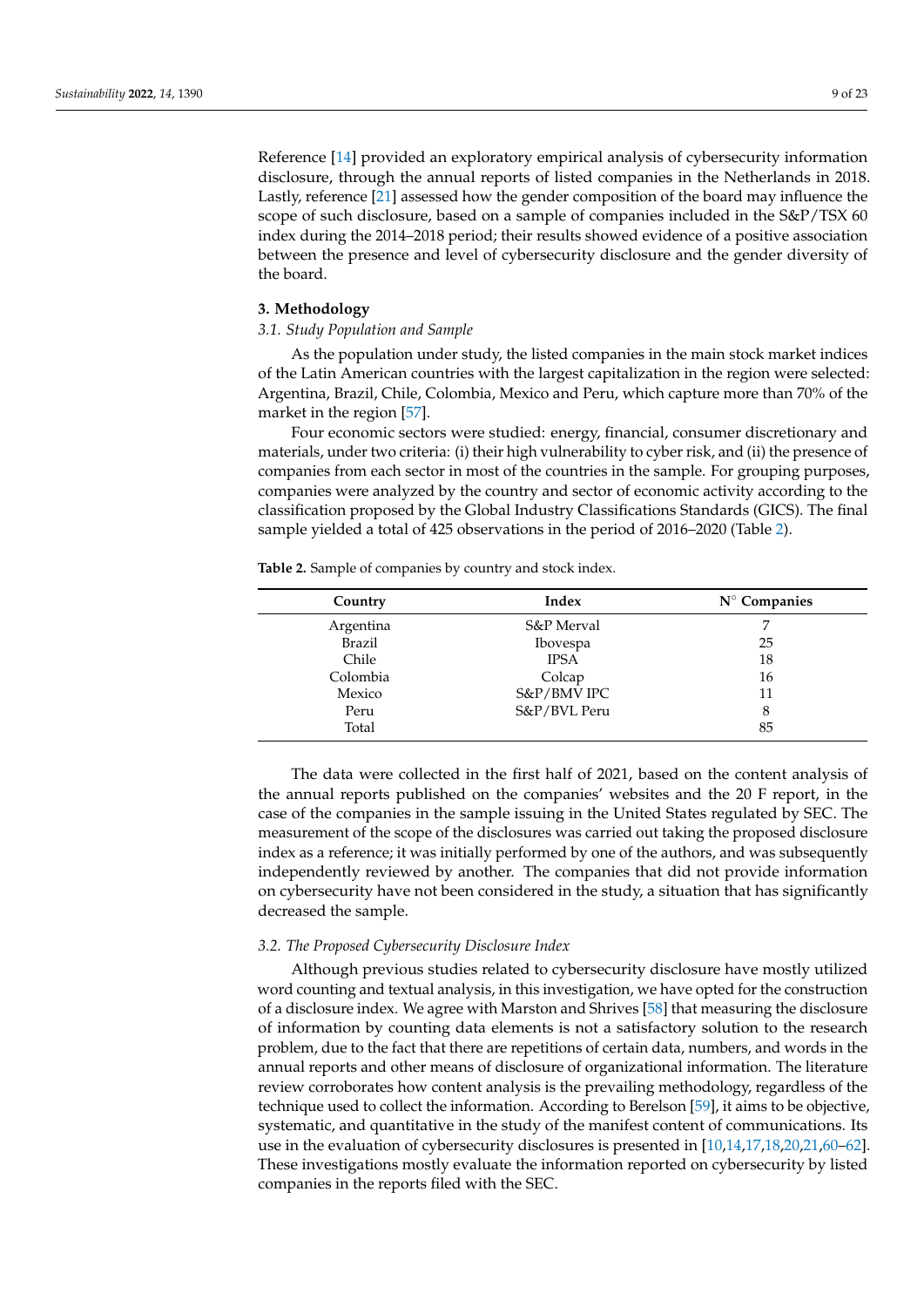A disclosure index is one of the main methods of evaluating the information transparency of public and private institutions [\[63\]](#page-20-18). Marston and Shrives [\[58\]](#page-20-14) state that, from 1960 to the present, the disclosure index has been a research tool that persists over time and represents extensive lists of selected items that can be revealed in company reports. Returning to Ortiz and Clavel (2006) [\[64\]](#page-20-19), the construction of disclosure indices is a highly widespread practice; its elaboration is part of one aspect of the content analysis methodology, and is one of the main techniques used to study the information provided by the public and private organizations. Previous studies related to issues of disclosure of non-financial information confirm its wide acceptance in research [\[53,](#page-20-11)[65–](#page-20-20)[80\]](#page-21-0).

Table [3](#page-9-0) below presents two previous studies that propose a cybersecurity disclosure index: one prepared based on the guidelines of financial regulators of companies listed on the S&P/TSX 60 index of the Toronto Stock Exchange (TSX), and another prepared by the international accounting and auditing firm E&Y [\[8](#page-18-7)[,81](#page-21-1)[,82\]](#page-21-2), which seeks to analyze the disclosures related to cybersecurity in the declarations and presentations of the Form 10-K of the Fortune 100 companies to identify trends and emerging developments.

<span id="page-9-0"></span>**Table 3.** Instruments for measuring cybersecurity disclosure according to previous literature.

| <b>Authors</b>         | Country                      | <b>Dimensions</b>                                                                                                                                                                                                                                                                                                                                                                                                                                                   |
|------------------------|------------------------------|---------------------------------------------------------------------------------------------------------------------------------------------------------------------------------------------------------------------------------------------------------------------------------------------------------------------------------------------------------------------------------------------------------------------------------------------------------------------|
| Héroux and Fortin [20] | Canada                       | The index is made up of forty elements, distributed in seven<br>categories: (i) risk factors (4 items); (ii) potential impacts (11 items);<br>(iii) responsibility for the cybersecurity strategy (6 items); (iv) risk<br>mitigation (11 items); (v) possible cybersecurity incidents (2<br>elements); (vi) actual cybersecurity incidents (3 items); and (vii) other<br>disclosed cybersecurity elements (3 elements). Prepared based on<br>CSA, 2017; SEC, 2018b. |
| E&Y[8,81,82]           | EE.UU. Fortune<br>List $100$ | The measuring instrument consists of several dimensions:<br>Board oversight (Risk oversight (1), Board level (3), Reporting<br>management (2), Reporting frequency management (2));<br>Cybersecurity risk statements; Risk management (cybersecurity risk<br>management efforts (3)); Education and training (1).                                                                                                                                                   |

In the present study, we have opted for an unweighted index in order to avoid the arbitrariness that is inherent in the use of any weighted index referred to by Giner [\[83\]](#page-21-3), and it assumes that each disclosed element has the same importance [\[84\]](#page-21-4). According to Choi [\[85\]](#page-21-5) or Chow and Wong-Boren [\[86\]](#page-21-6), studies that use weighted and unweighted indices obtain similar results. The proposed index aims to assess the disclosure of information on cybersecurity. It is structured in four dimensions, based on the following references: (i) governance  $[8,38,87]$  $[8,38,87]$  $[8,38,87]$ ; (ii) strategy  $[20,87]$  $[20,87]$ ; (iii) risk management  $[8]$ ; and (iv) financial implications [\[4\]](#page-18-3). The cybersecurity disclosure measure is based on 27 individual elements, each of which refers to a particular topic associated with one of the four dimensions, as follows: governance (5 elements), strategy (6), risk management (13), and financial implications (3).

The selection of the items that make up the Cybersecurity Disclosure Index (CDI) was made from [\[8,](#page-18-7)[20,](#page-19-1)[87\]](#page-21-7) and some previous research on the international standards related to the management of the corporate information system: the ISO 27,000 family of standards, the guidelines of the SEC [\[4](#page-18-3)[,9\]](#page-18-8), the General Data Protection Regulation (GDPR) of the European Union, and other documents proposed by entities with broad international recognition, such as the Organization for Economic Cooperation and Development (OECD), the Inter-American Development Bank (IDB), the Organization of American States (OAS), and the Initiative of Global Report (GRI), among others.

To validate the consistency of this index, Cronbach's Alpha coefficient has been calculated using the correlation matrix to check the reliability of the instrument items. According to Table [4,](#page-10-0) this coefficient yields a result of 0.8168, thus confirming that the CDI is reliable and consistent with the items selected from the sample.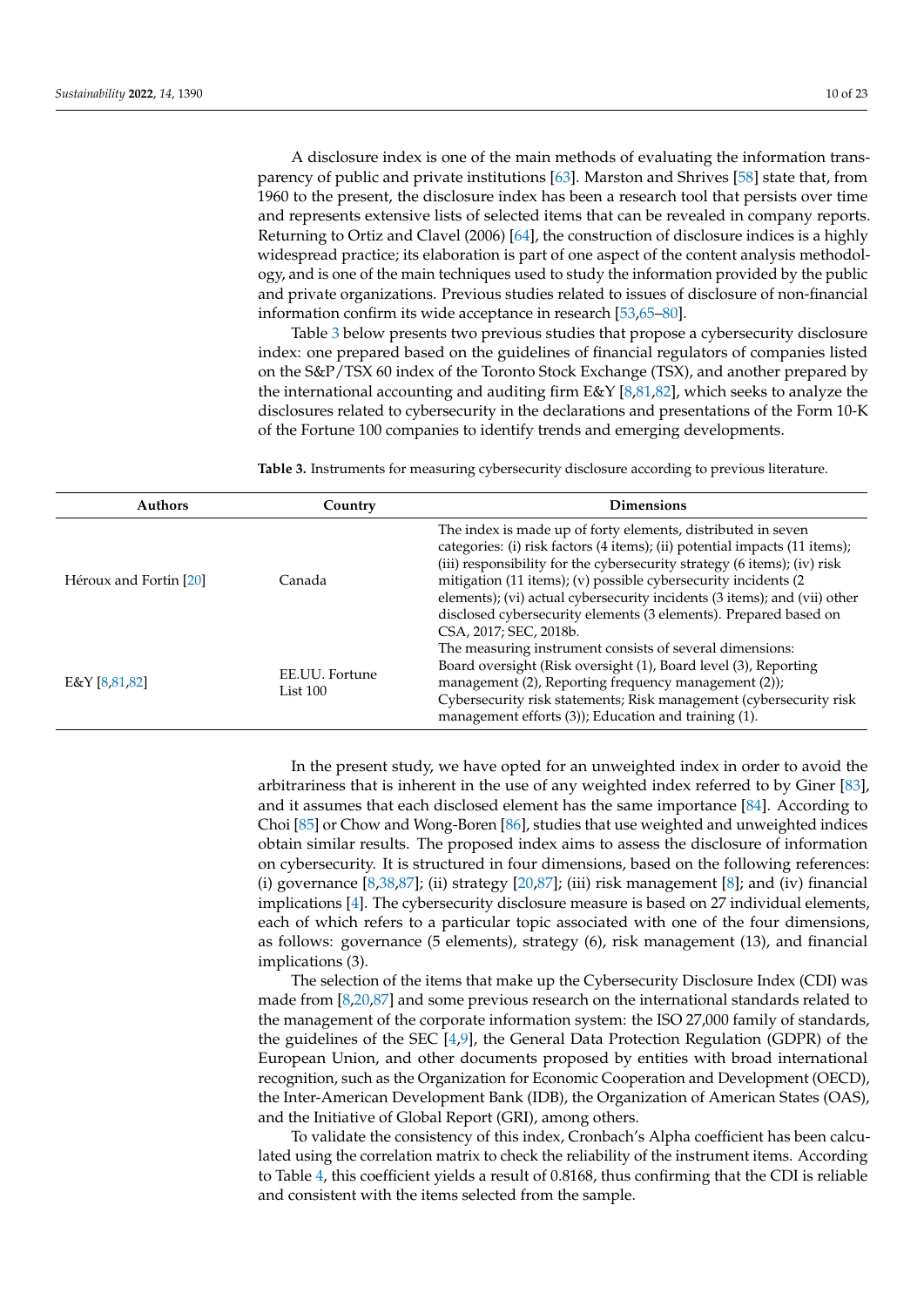| Dimension   | Obs | Sign   | <b>Item-Test</b><br>Correlation | Item–Rest<br>Correlation | Average<br>Interitem<br>Correlation | Alpha  |
|-------------|-----|--------|---------------------------------|--------------------------|-------------------------------------|--------|
| Governance  | 425 | $^{+}$ | 0.8104                          | 0.6485                   | 0.5197                              | 0.7645 |
| Strategy    | 425 | $^{+}$ | 0.8182                          | 0.6614                   | 0.5113                              | 0.7584 |
| <b>Risk</b> | 425 | $^{+}$ | 0.862                           | 0.7358                   | 0.4644                              | 0.7223 |
| Financial   | 425 | $^{+}$ | 0.7229                          | 0.5119                   | 0.6133                              | 0.8263 |
| Test scale  |     |        |                                 |                          | 0.5272                              | 0.8168 |

#### <span id="page-10-0"></span>**Table 4.** Cronbach's Alpha.

The CDI unweighted disclosure index for each company is expressed as follows:

$$
CDI = \frac{\sum_{i=1}^{t} c_i}{t} \tag{1}
$$

where:

 $c_i = 0$  or 1 according to the following conditions:

 $c_i = 0$  if the disclosure item was not found;

 $c_i = 1$  if the disclosure item was found.

 $t =$  the maximum number of cybersecurity disclosure items that a company could disclose.

The following is the composition of the Cybersecurity Disclosure Index (CDI) for each dimension (Table [5\)](#page-10-1):

<span id="page-10-1"></span>**Table 5.** Cybersecurity disclosure index.

#### **Governance [\[8](#page-18-7)[,39](#page-19-21)[,87\]](#page-21-7)**

G1. Describes the involvement of the board of directors in overseeing cybersecurity-related risks and opportunities [\[4,](#page-18-3)[8,](#page-18-7)[87\]](#page-21-7).

G2. Reveals the existence of a board-level committee specifically charged with cybersecurity and/or information security [\[8\]](#page-18-7).

- G3. Discloses the existence of a committee in charge of supervising cybersecurity differently from the audit committee, e.g. technology, risks [\[8](#page-18-7)[,20\]](#page-19-1).
- G4. Discloses oversight of cybersecurity matters by an audit committee [\[8,](#page-18-7)[20,](#page-19-1)[88\]](#page-21-8).
- G5. Reports on the contribution of management to the design and evaluation of the organization's information security risk management system [\[87\]](#page-21-7).

#### Strategy [\[20,](#page-19-1)[87\]](#page-21-7)

E1. Disseminates the formulation of a cybersecurity policy(s) aimed at managing information security [\[89\]](#page-21-9).

E2. Discloses the existence of a security management system in the organization [\[90\]](#page-21-10).

E3. Reveals that the information security management system is established in accordance with internationally-recognized norms and standards (national regulations require the application of these standards in some sectors).

E4. Reveals the existence of a personal data protection policy and/or guarantee of digital rights [\[20\]](#page-19-1).

E5. Discloses the application of cybersecurity awareness and training strategies for members of the organization to mitigate cybersecurity risk [\[8](#page-18-7)[,20\]](#page-19-1).

E6. Discloses the existence of communication procedures that provide information on cybersecurity to decision makers, customers, employees, other market participants and regulators, as appropriate [\[91\]](#page-21-11).

## Risk management [\[8\]](#page-18-7)

R1. Presents a description of cybersecurity and/or information security risks [\[20](#page-19-1)[,90\]](#page-21-10).

R2. Includes data protection as a material topic [\[92\]](#page-21-12).

R3. Includes cybersecurity and/or information security as a material topic [\[92\]](#page-21-12).

R4. Includes cybersecurity and/or information security as a risk factor [\[4](#page-18-3)[,8](#page-18-7)[,93\]](#page-21-13)

R5. Includes data privacy as a risk factor [\[4](#page-18-3)[,8\]](#page-18-7).

R6. Reveals cybersecurity risk within other organizational risks [\[93\]](#page-21-13).

R7. Reports on response procedures to incidents in the information systems (contingency plan) [\[39\]](#page-19-21).

R8. Reveals the development of tests and monitoring to validate the effectiveness of cybersecurity policies and procedures [\[9](#page-18-8)[,10](#page-18-9)[,93\]](#page-21-13)

R9. Presents prior information on ongoing cybersecurity incidents or other past events that may be relevant as a risk factor for the organization [\[4\]](#page-18-3).

R10. Discloses the frequency of management reports to the board or committee [\[8\]](#page-18-7).

R11. Discloses claims regarding privacy violations and loss of customer data [\[91](#page-21-11)[,94](#page-21-14)[,95\]](#page-21-15)

R12. Reports on the participation of the internal audit in the management of cyber risk and/or information security [\[8\]](#page-18-7).

R13. Reports on the participation of an independent external advisor in cybersecurity risk mitigation [\[8\]](#page-18-7).

Financial implications [\[4\]](#page-18-3)

I1. Mentions insurance coverage related to cybersecurity or payments to service providers [\[4\]](#page-18-3). I2. Discloses information related to the measurement of ongoing cybersecurity efforts [\[4\]](#page-18-3).

I3. Reports on the measurement of the costs, consequences, and risks of cybersecurity incidents [\[4\]](#page-18-3).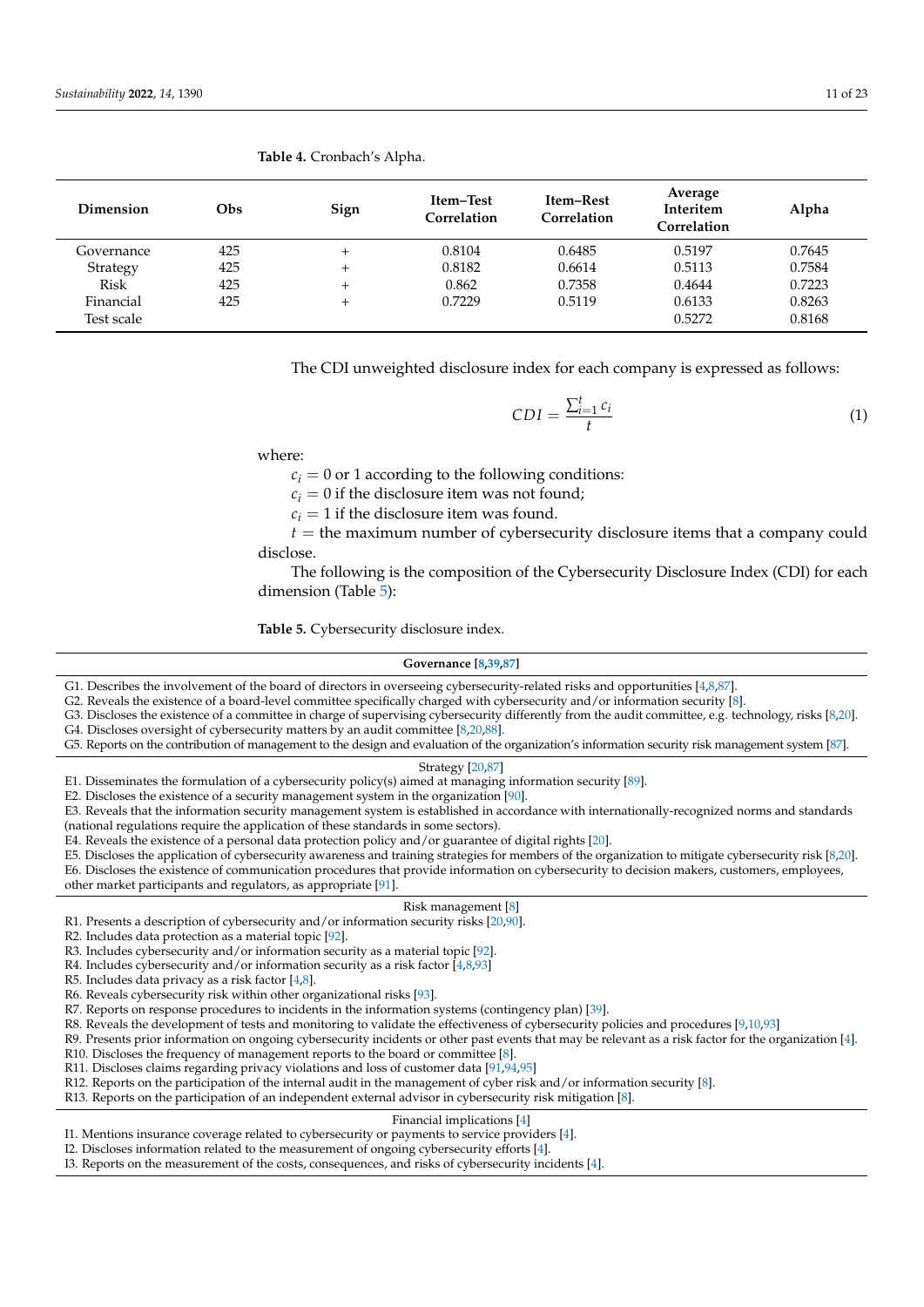The dimensions that make up the proposed cybersecurity index are presented below: Dimension 1. Governance:

Cybersecurity governance, as part of information security governance, is the process of directing and controlling the protection of a company's digital information assets against risks related to the use of the Internet [\[96\]](#page-21-16). ISO [\[97\]](#page-21-17) defines this as the system by which the information security activities of an organization are directed and controlled. Therefore, when it comes to cybersecurity governance, the most important thing that a board can do is set the right tone and align the appropriate risk appetite related to cybersecurity with management. Risk assessment and the development of mitigation principles to manage them are likely to be effective, so long as there is a well-communicated and coordinated governance policy within the system being managed [\[7\]](#page-18-6). In its approach, the board of directors, management, business unit leaders, and security and IT groups should all participate [\[98\]](#page-21-18). Everyone involved in the daily operation of the system in question must understand that in order for security to be effective, it must be part of the daily operating culture [\[7\]](#page-18-6). In this context, stakeholders want to better understand how companies are preparing for—and responding to—cybersecurity incidents, as well as how boards of directors oversee these critical risk management efforts [\[81\]](#page-21-1).

Against this background, the Cybersecurity Disclosure Guide [\[4\]](#page-18-3) sets out how disclosure about the board's involvement in oversight of the risk management process should provide important information for investors regarding how a company perceives the role of the board and the relationship between the board of directors and senior management in the management of the material threats it faces. According to [\[81\]](#page-21-1), it is also in the interest of investors to understand whether the full board is in charge of supervision, shares it between the different audit, risk, and technology committees, or creates a committee that is exclusively dedicated to cybersecurity. According to Ernst and Young [\[99\]](#page-21-19), the board's oversight functions include requesting management to review cybersecurity disclosures over the past two to three years with benchmarking.

Dimension 2. Strategy:

A personalized, business-driven, and threat-based cyber strategy enables organizations to focus on security weaknesses and reduce the likelihood of future financial or reputational damage [\[100\]](#page-21-20). Considering that two of the board's main responsibilities are strategy and cybersecurity risk management [\[82\]](#page-21-2), the proposed disclosure index defines strategy and risk management as two dimensions, themes that represent the elements of how organizations operate [\[87\]](#page-21-7). In this section, the business-oriented cybersecurity strategy dimension is presented as the most important step for security leaders amid accelerated business digitization [\[101\]](#page-21-21).

From this perspective, the disclosure guide SEC [\[4\]](#page-18-3) highlights the importance of maintaining comprehensive policies and procedures related to cybersecurity risks and incidents, and AICPA [\[90\]](#page-21-10) ratifies the option to disclose a narrative description that includes these policies in corporate reports. Key security processes are implemented and operated in order to protect information and systems against those risks. Among the policies disclosed by companies is that related to the protection of personal data and/or guarantee of digital rights and the cybersecurity and/or information security policy.

According to AICPA [\[90\]](#page-21-10), management efforts have led to the development of numerous risk management frameworks that aim to provide guidance to organizations on how to manage cybersecurity risk (for example, ISO/IEC 27,001 [\[89\]](#page-21-9) and the cybersecurity framework of NIST). From this perspective, companies try to design and implement effective programs, a situation that deserves to be communicated to interested parties, along with the controls and processes that protect their operations, such as training and evaluation [\[99\]](#page-21-19) to members of the organization and communication procedures that provide information on cybersecurity to decisionmakers, customers, employees, other market participants and regulators, as appropriate.

Dimension 3. Risk management: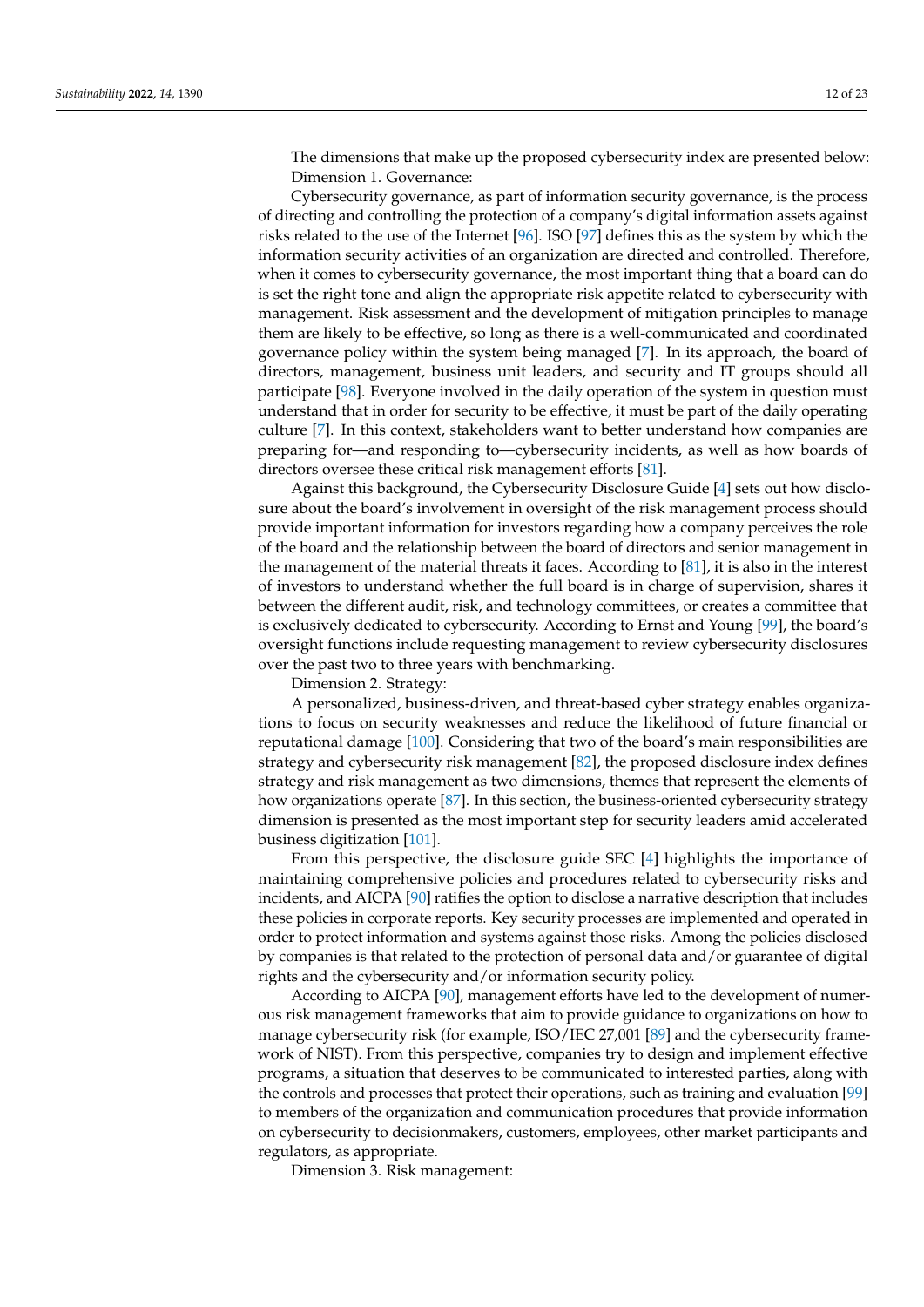Information security risk management is the general process that integrates the identification and analysis of the risks to which the organization is exposed, as well as the evaluation of the potential impacts on the business and the decision of what actions can be taken to eliminate or reduce the risk to an acceptable level [\[102\]](#page-22-0). Disclosure policies and procedures should ensure that information on cybersecurity risks and incidents is processed and disclosed [\[98\]](#page-21-18). Understanding the information conveyed by cybersecurity risk disclosures is important, as it can help investors assess a company's cybersecurity risk and provide regulators with information on whether additional legislative standards are necessary for encouraging companies to disclose more about their cybersecurity risks [\[54\]](#page-20-12). The purpose of providing risk factor disclosures is to discuss the most important elements that make the company risky [\[103\]](#page-22-1). Companies should disclose known material cyber incidents that have already occurred, and discuss the potential costs and consequences [\[18\]](#page-19-4).

Regarding the protection of customer privacy, this is an objective that is generally recognized in national legislation and organization policies [\[94\]](#page-21-14). As stipulated in the OECD Guidelines for Multinational Enterprises, organizations are expected to respect consumer privacy and take reasonable steps to ensure the security of the personal data they collect, store, process or disseminate. The internal audit function can play an important role, both in providing assurance regarding information security and in generating insights on how to improve the organization's information security [\[104\]](#page-22-2). It may also be helpful to seek input from external specialists in cybersecurity assessment. Companies can conduct annual external reviews of security and privacy programs, including incident response, breach notification, disaster recovery, and crisis communication plans [\[105\]](#page-22-3). Third-party security assessments can also provide benchmarking relative to other companies of similar size, or that exist in the same industry  $[105]$ .

Dimension 4. Financial implications:

It is essential that boards of directors understand, from risk management, the probability that the risk will occur and the estimate of the financial cost of the damages that would result [\[82\]](#page-21-2). Cybersecurity—as well as physical threats to the network infrastructure—can have significant economic repercussions, and therefore, investing in data security and upgrading the network infrastructure is crucial [\[4](#page-18-3)[,92\]](#page-21-12). Companies are expected to disclose cybersecurity risks and incidents that are important to investors, including the attendant financial, legal, or reputational consequences. Cybersecurity insurance helps companies transfer a portion of the potential risk and exposure associated with cybersecurity incidents [\[21\]](#page-19-2). Companies are expected to disclose cybersecurity risks and incidents that are important to investors, including entailed financial, legal consequences or reputation risks.

## **4. Results**

During the period under study, a sustained growth was observed in the average cybersecurity disclosure index for all companies in the sample (Table [6\)](#page-13-0). However, the annual average score does not exceed 40% of the total score, a situation that denotes the possibility of significantly expanding the dissemination of information on cybersecurity in Latin American companies in future periods.

If we analyze the detail of the indices by country, we observe that Argentina is presented as the nation that reports the highest disclosure index during the five years under study. The score one obtains can be due to different factors. One of these factors is that 57% of the companies in the sample belong to the financial sector and, when comparing the score obtained by the companies in this sector with that of the other sectors, a significant difference is obtained in this country. We can also observe that 86% of organizations in Argentina report information to the SEC on Form 20 F. It should additionally be noted that at the national level, Argentina has a cybersecurity strategy and data protection policy.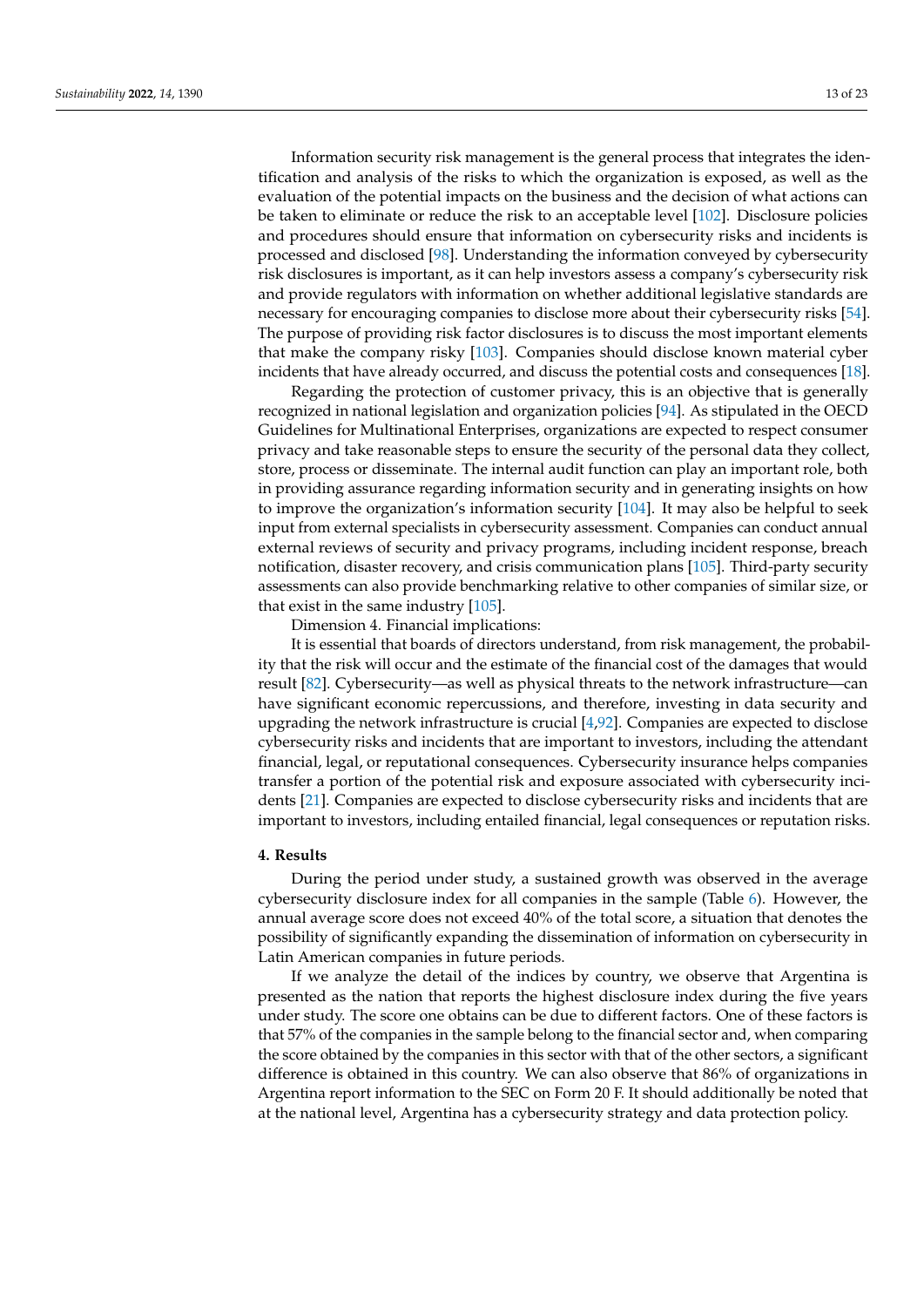| Year                      | 2016 | 2017 | 2018 | 2019 | 2020 |  |  |
|---------------------------|------|------|------|------|------|--|--|
| Country                   |      |      |      |      |      |  |  |
| Argentina                 | 0.30 | 0.38 | 0.41 | 0.47 | 0.51 |  |  |
| <b>Brazil</b>             | 0.17 | 0.23 | 0.27 | 0.35 | 0.40 |  |  |
| Chile                     | 0.13 | 0.18 | 0.25 | 0.35 | 0.43 |  |  |
| Colombia                  | 0.18 | 0.23 | 0.31 | 0.33 | 0.38 |  |  |
| Mexico                    | 0.10 | 0.17 | 0.25 | 0.28 | 0.40 |  |  |
| Peru                      | 0.17 | 0.22 | 0.22 | 0.24 | 0.25 |  |  |
| Sector                    |      |      |      |      |      |  |  |
| Discretionary<br>consumer | 0.11 | 0.17 | 0.21 | 0.26 | 0.28 |  |  |
| Energy                    | 0.15 | 0.18 | 0.21 | 0.30 | 0.35 |  |  |
| Financial                 | 0.28 | 0.34 | 0.42 | 0.45 | 0.52 |  |  |
| Materials                 | 0.10 | 0.12 | 0.16 | 0.20 | 0.28 |  |  |

<span id="page-13-0"></span>**Table 6.** Cybersecurity information disclosure by country and sector.

In general, it can be seen that Latin American countries present important advances on the issue of national cybersecurity. However, the greatest increase in disclosures in the period of analysis is presented by Chile and Mexico, reaching an increase of 0.30 between 2016 and 2020. In the case of Argentina, it went from 0.30 in the year 2016 to 0.51 in 2020, corresponding to an increase of 0.21. For Brazil, the range of the cybersecurity disclosure index went from 0.17 in 2016 to 0.40 in 2020, reaching an increase of 0.23. Likewise, Colombia went from 0.18 in 2016 to 0.38 in 2020. Finally, there was a lower increase in Peru, at 0.08, since its cybersecurity disclosure index was registered at 0.17 in 2016, and 0.25 in 2020.

Interpreting these results requires the consideration of two events that have marked the future of cybersecurity in the countries under study in the period of 2016–2020. First, the approval of the National Cybersecurity Strategy: in Colombia (2016 version), Chile (2017), Mexico (2017), Argentina (2019) and Brazil (2020). Peru does not yet have a national strategy. Second, the issuance of data protection laws: in Argentina (2016), Brazil (2018), Colombia (2018), Chile (1999), Mexico (2017) and Peru (2011). Another event that generated important changes in regional cybersecurity was the WannaCry ransomware cyberattack in 2017, from which—according to Creese [\[26\]](#page-19-8)—CSIRT Americas facilitated the early identification and isolation of hotspots of infection in Latin America to stop the spread of WannaCry within the region. Thus, the platform has created a central repository of tools for its regional components to prevent and combat ransomware infections by mitigating future outbreaks. Finally, the crisis caused by the COVID-19 pandemic during 2020—in addition to exposing the structural deficiencies that our society has been carrying in multiple systems—has also highlighted the catalytic role of technology in the way that we have collectively faced the pandemic Barmpaliou [\[25\]](#page-19-7). In this way, each and every one of the measures that have been adopted to mitigate cyber risk during this crisis have been converted into actions that are in favor of both present and future cybersecurity.

Analyzing the details of the indices by sector, we observe that the companies belonging to the financial sector are those that reported, on average, the highest disclosure index during the five years under study. In addition, there was a high growth in cybernetic information disclosed by companies that have carried out this type of activity since 2016 (0.28) until 2020 (0.52). As IDB OAS [\[44\]](#page-20-0) states, the financial sector is more advanced in cybersecurity because it is a frequent target, and therefore, it is investing more in cybersecurity. This is corroborated by Porrúa and Contreras [\[24\]](#page-19-6): cyberattacks in the region have been increasing, mainly targeting financial institutions in Latin America.

Regarding the energy sector, a score was obtained that oscillated in a range of 0.15 in 2016 and 0.35 in 2020. In third place is the consumer discretionary sector, with a score of 0.11 for 2016 and 0.28 for 2020; and finally, the materials sector reported the lowest scores on cybersecurity disclosure.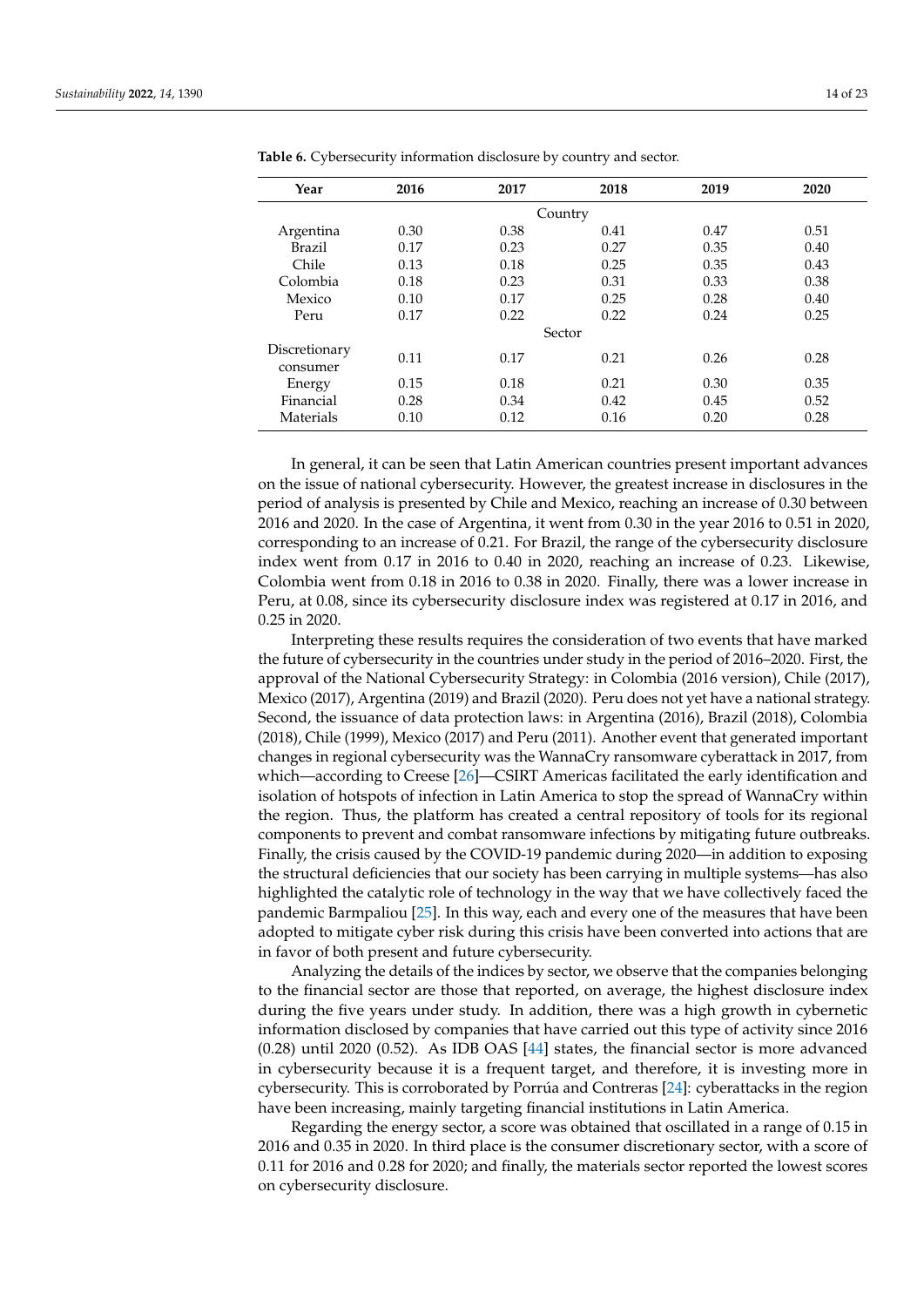Regarding the longitudinal analysis of the dimensions of the cybersecurity information disclosure index (Table [7\)](#page-14-0), a sustained growth is observed in the score obtained in each of the dimensions, which was especially important in the years 2019 and 2020. Regarding the dimension of the index that shows greater disclosure on the subject of study in 2020, the strategy stands out (0.53), followed by all those activities that serve and contribute to cybersecurity risk management (0.40). Third is governance (0.36), and finally, disclosure on financial implications (0.21). Regarding this last dimension, the increase in its score began in 2018, which can be related to the implementation of the guidelines of the Disclosure Guide SEC [\[4\]](#page-18-3), as well as to the measures implemented due to the cyberattack WannaCry in 2017.

<span id="page-14-0"></span>

| Dimension/Year         | 2016 | 2017 | 2018 | 2019 | 2020 |
|------------------------|------|------|------|------|------|
| Governance             | 0.13 | 0.19 | 0.24 | 0.29 | 0.36 |
| Strategy               | 0.24 | 0.31 | 0.39 | 0.47 | 0.53 |
| Risk management        | 0.18 | 0.23 | 0.28 | 0.34 | 0.40 |
| Financial implications | 0.03 | 0.07 | 0.12 | 0.15 | 0.21 |

The analysis of the data contained in Table [8—](#page-14-1)in which the score of the scope of cybersecurity disclosure is presented in the 27 items observed—allows the following results to be obtained, depending on the observed dimension.

|                        | 2016     | 2017     | 2018            | 2019 | 2020 |  |
|------------------------|----------|----------|-----------------|------|------|--|
| Governance             |          |          |                 |      |      |  |
| G1                     | 0.18     | 0.24     | 0.35            | 0.42 | 0.53 |  |
| G2                     | 0.11     | 0.16     | 0.16            | 0.19 | 0.24 |  |
| G <sub>3</sub>         | 0.18     | 0.24     | 0.26            | 0.32 | 0.38 |  |
| G4                     | 0.02     | 0.06     | 0.09            | 0.13 | 0.20 |  |
| G <sub>5</sub>         | 0.19     | 0.25     | 0.34            | 0.41 | 0.45 |  |
|                        |          |          | Strategy        |      |      |  |
| E1                     | 0.24     | 0.36     | 0.44            | 0.52 | 0.58 |  |
| E2                     | 0.46     | 0.53     | 0.64            | 0.68 | 0.68 |  |
| E3                     | 0.13     | 0.20     | 0.26            | 0.33 | 0.39 |  |
| E4                     | 0.19     | 0.24     | 0.34            | 0.42 | 0.48 |  |
| E <sub>5</sub>         | 0.29     | 0.38     | 0.46            | 0.58 | 0.72 |  |
| E <sub>6</sub>         | 0.11     | 0.13     | 0.21            | 0.27 | 0.33 |  |
|                        |          |          | Risk management |      |      |  |
| R1                     | 0.32     | $0.40\,$ | 0.46            | 0.52 | 0.59 |  |
| R2                     | 0.14     | 0.19     | 0.25            | 0.34 | 0.44 |  |
| R3                     | 0.09     | 0.16     | 0.26            | 0.33 | 0.48 |  |
| R <sub>4</sub>         | 0.40     | 0.44     | 0.49            | 0.56 | 0.58 |  |
| R5                     | 0.25     | 0.31     | 0.33            | 0.41 | 0.44 |  |
| R <sub>6</sub>         | 0.18     | 0.25     | 0.33            | 0.39 | 0.44 |  |
| R7                     | 0.15     | 0.18     | 0.19            | 0.24 | 0.36 |  |
| R8                     | 0.22     | 0.32     | 0.35            | 0.41 | 0.47 |  |
| R <sub>9</sub>         | 0.06     | 0.15     | 0.19            | 0.18 | 0.24 |  |
| R <sub>10</sub>        | 0.02     | 0.06     | 0.07            | 0.11 | 0.14 |  |
| <b>R11</b>             | 0.31     | 0.35     | 0.38            | 0.42 | 0.45 |  |
| R12                    | 0.12     | 0.14     | 0.21            | 0.29 | 0.34 |  |
| R13                    | $0.04\,$ | 0.09     | 0.14            | 0.16 | 0.26 |  |
| Financial implications |          |          |                 |      |      |  |
| I1                     | 0.06     | 0.12     | 0.18            | 0.20 | 0.28 |  |
| I2                     | 0.02     | 0.04     | 0.12            | 0.19 | 0.21 |  |
| I3                     | 0.01     | 0.04     | 0.06            | 0.05 | 0.15 |  |

<span id="page-14-1"></span>**Table 8.** Cybersecurity disclosure by dimension.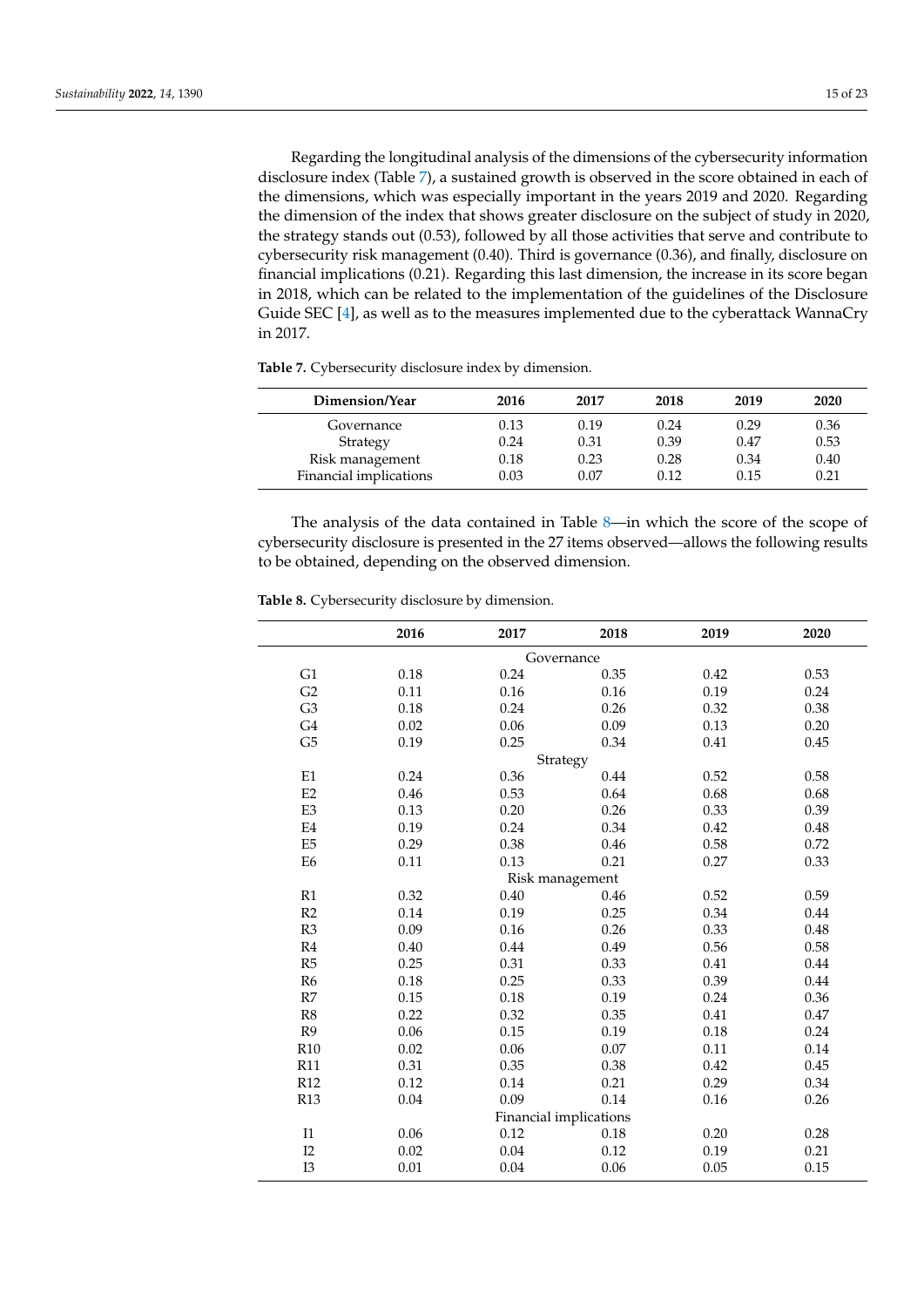Dimension 1. Governance

Regarding the disclosure of the participation of the board of directors in the supervision of risks related to cybersecurity (G1), the score increases from 0.18 for 2016 to 0.53 for 2020. These scores reflect the important participation in which the board is assuming directive on security risk management and management shows willingness to disclose it. Regarding the disclosure of the existence of a board-level committee specifically in charge of cybersecurity and/or information security (G2), it can be seen that its score was 0.11 in 2016 and 0.24 in 2020, meaning that they have carried out actions aimed at working on cybersecurity from the corporate government by creating the committees that will exclusively manage cyber risk. On the disclosure of the existence of a committee in charge of supervising cybersecurity other than the audit committee, G3 yielded values of 0.18 in 2016 and 0.38 in 2020. The next item, G4, disclosed the supervision of cybersecurity matters by an audit committee—0.02 in 2016 and 0.20 in 2020. These results show that the audit committee has, in some cases, been leading the issue of cybersecurity. The last item of the governance dimension, which considers whether the contribution of management is reported in the design and evaluation of the organization's information security risk management system (G5), presented a score of 0.19 in 2016 and 0.45 in 2020. This latest evaluation shows how management's participation has been the subject of greater disclosure in recent years.

Dimension 2. Strategy

Regarding the dissemination of the formulation of a cybersecurity policy(s) aimed at managing information security (E1) in Latin America, 2016 presented a score of 0.24, and 2020 presented a score of 0.58, being able to show how it has been sought out over time to reveal corporate cybersecurity policies.

The evaluation of the following item discloses the existence of an SGS security management system in the organization (E2), and presented a score of 0.46 in 2016 and 0.68 in 2020, which may mean that the organizations are interested in communicating the implementation and management of SMS as a strategy for mitigating cyber risk. At the same time, we also sought to evaluate the disclosure on whether the management system has been developed under internationally-recognized norms and standards (E3). This item reported a score of 0.13 in 2016 and 0.39 in 2020.

Faced with the disclosure of the existence of a personal data protection policy and/or guarantee of digital rights (E4), it can be seen that this item scored 0.19 in 2016 and 0.48 in 2020. As already stated regarding some countries in the period of 2016–2020, laws related to data protection have been created, a factor that can promote disclosures on the subject. Faced with the disclosure on the application of cybersecurity awareness and training strategies of the members of the organization to mitigate cybersecurity risk (E5) in 2016, a score of 0.29 was obtained, as well as a disclosure score of 0.72 in 2020. Item E6 also reveals the existence of communication procedures that provide information on cybersecurity to decisionmakers, customers, employees, other market participants and regulators, as appropriate, and obtained a score of 0.11 in 2016 and 0.33 in 2020.

Dimension 3. Risk management

Regarding cybersecurity risk management, 13 items were evaluated. The first of them (R1) offers a clear increasing provision to describe cybersecurity and/or information security risks, from 0.32 in 2016 to 0.59 in 2020. Although there was an increase in the majority of observations, the inclusion of data protection as a material issue (R2) did not reach the average in 2020, 0.44, in the same way that cybersecurity and/or information security as a subject material (R3) presented an increasing trend from 0.09 in 2016 to 0.48 in 2020; and the risk factor, R4, obtained a disclosure percentage in 2020 of 0.58. For its part, data privacy as a risk factor in organizations (R5) also showed an increase that reached 0.44 in 2020.

In this same orientation, the disclosure of information from the studied sample revealed a growth in focus on cybersecurity in the risk supervision section (R6) from 0.18 in 2016 to 0.44 in 2020. In the disclosure of information on response procedures to incidents in information systems—that is, the existence of a contingency plan (R7)—there was an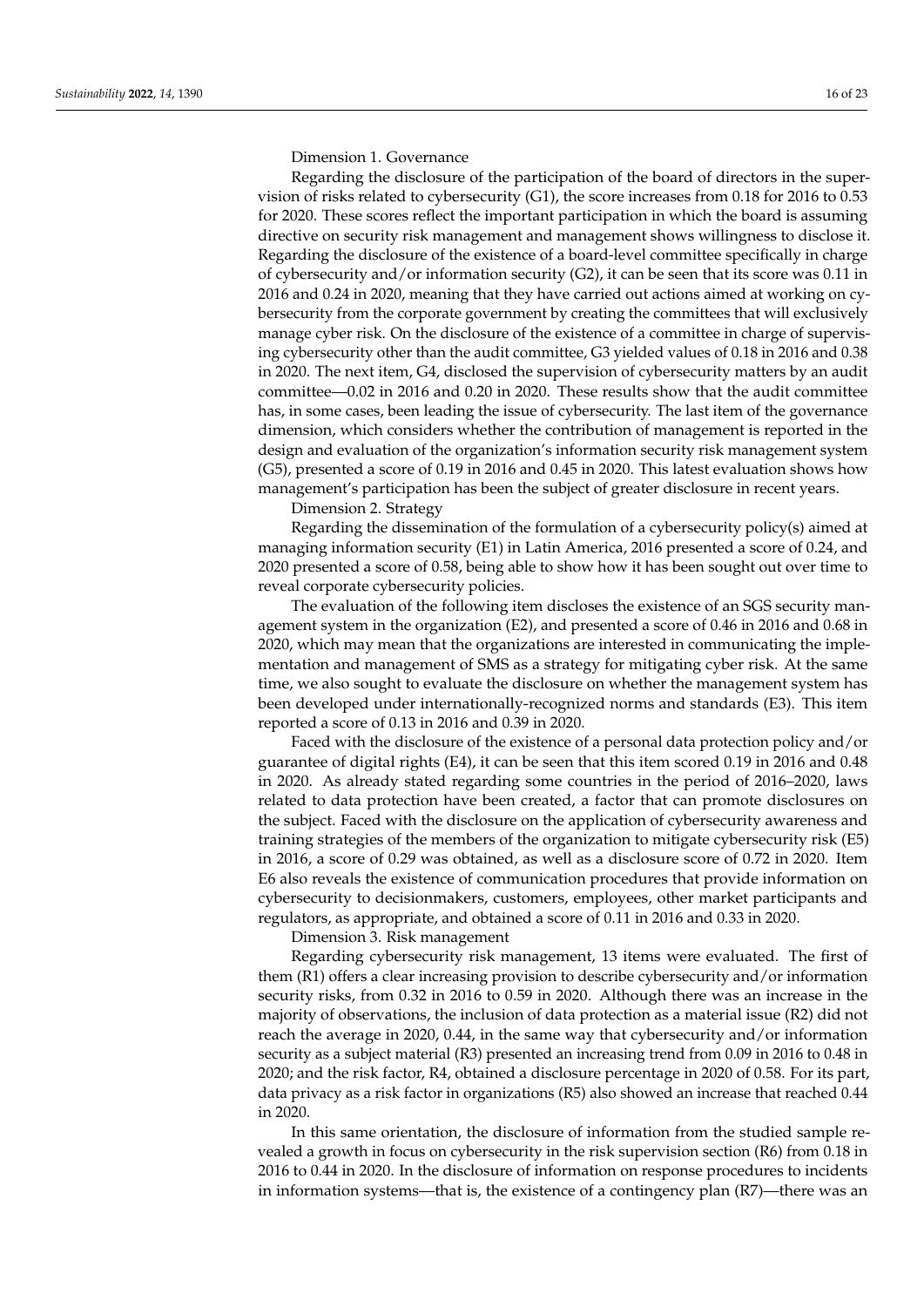increase of 0.21 under a growing trend from 0.15 in 2016 to 0.36 in 2020. On the other hand, regarding the methods of avoiding vulnerabilities, there was a growing development, from 0.22 in 2016 to 0.47 in 2020, in the execution of tests and monitoring to validate the effectiveness of the cybersecurity policies and procedures (R8) that organizations implemented.

In general terms, the item disclosure of prior information on ongoing cybersecurity incidents or other past events that may be relevant as a risk factor for the organization (R9) in 2016 obtained 0.06, and its maximum disclosure only reached 0.24 in 2020. Regarding the disclosure of the item examining the frequency of management reports to the board or committee (R10), the variation ranged between 0.02 for 2016 and 0.14 for 2020. Claims related to violations of privacy and loss of customer data (R11) (GRI [\[94\]](#page-21-14); OECD, [\[95\]](#page-21-15)) have increased from 0.31 in 2016 to 0.45 in 2020, with a significant degree of disclosure. Regarding the participation of the internal audit in the management of cyber risk and/or information security (R12), 0.12 was disclosed in 2016, and 0.34 in 2020. Finally, the participation of an independent external advisor in cybersecurity risk mitigation (R13) began with a score of 0.04 in 2016 and ended with a score of 0.26 by 2020.

Dimension 4. Financial implications

Regarding the dimension of financial implications, this is the dimension with the least disclosure in the period under study. Regarding the first element, which has to do with insurance coverage related to cyber security or payments to service providers (I1), in 2016, it was reported at 0.06, and for 2020, at 0.28, with this being the most significant component of the three analyzed. Regarding the second item—information related to the measurement of continuous efforts in cybersecurity (I2)—the increase during the five years has been 0.19, going from 0.02 in 2016 to 0.21 in 2020. Finally, the item with the least disclosure in the financial implications dimension was the measurement of the costs, consequences and risks of cybersecurity incidents (I3), only obtaining a score of 0.01 in 2016 and 0.15 in 2020.

The analysis of the data contained in Table [8](#page-14-1) shows the effort of Latin American companies to reveal the implementation of corporate cybersecurity measures. It can be seen that the most publicized item in 2020 is the one related to the application of cybersecurity awareness and training strategies to the members of the organization to mitigate cybersecurity risk (E5), which, with a score of 0.72, experienced a variation of 0.43 since 2016. The second element that registered the greatest increase in the level of disclosure is the dissemination of the formulation of a cybersecurity policy(s) oriented toward the management of information security (E1), with an increase of 0.34 points from 2016 to 2020. The third item with a significant increase in disclosure was the existence of a personal data protection policy and/or guarantee of digital rights (E4), with an increase of 0.29 between 2016 and 2020. Regarding the disclosure of the year 2020, two important values are observed, one of them from item E5, which discloses the application of awareness and training strategies in cybersecurity for members of the organization to mitigate cybersecurity risk, and item E2, which reveals the existence of a security management system in the organization, with scores of 0.72 and 0.68, respectively. It is noteworthy that most of the items that have experienced a greater increase in their score, and that obtained a greater percentage in 2020, belong to the dimensions of strategy and risk management, showing that companies give greater relevance to the disclosures that take part in cybersecurity actions designed over the long term whose objective corresponds to the mitigation of cyber risk.

#### **5. Discussion and Conclusions**

In Latin America, actions on cybersecurity are promoted by the OAS with different initiatives that promote cybersecurity and international cooperation for the region. At the national level, countries have gradually adhered to international policy measures. Some have made important progress, such as the ratification of the Budapest Convention, the approval of the national strategy, and the creation of laws on data protection, among others. This is the reason why the measurement of national cybersecurity commitment in 2020 shows a better score, compared to that of previous years in the different dimensions that make up the Global Cybersecurity Index—legal, technical, organizational measures,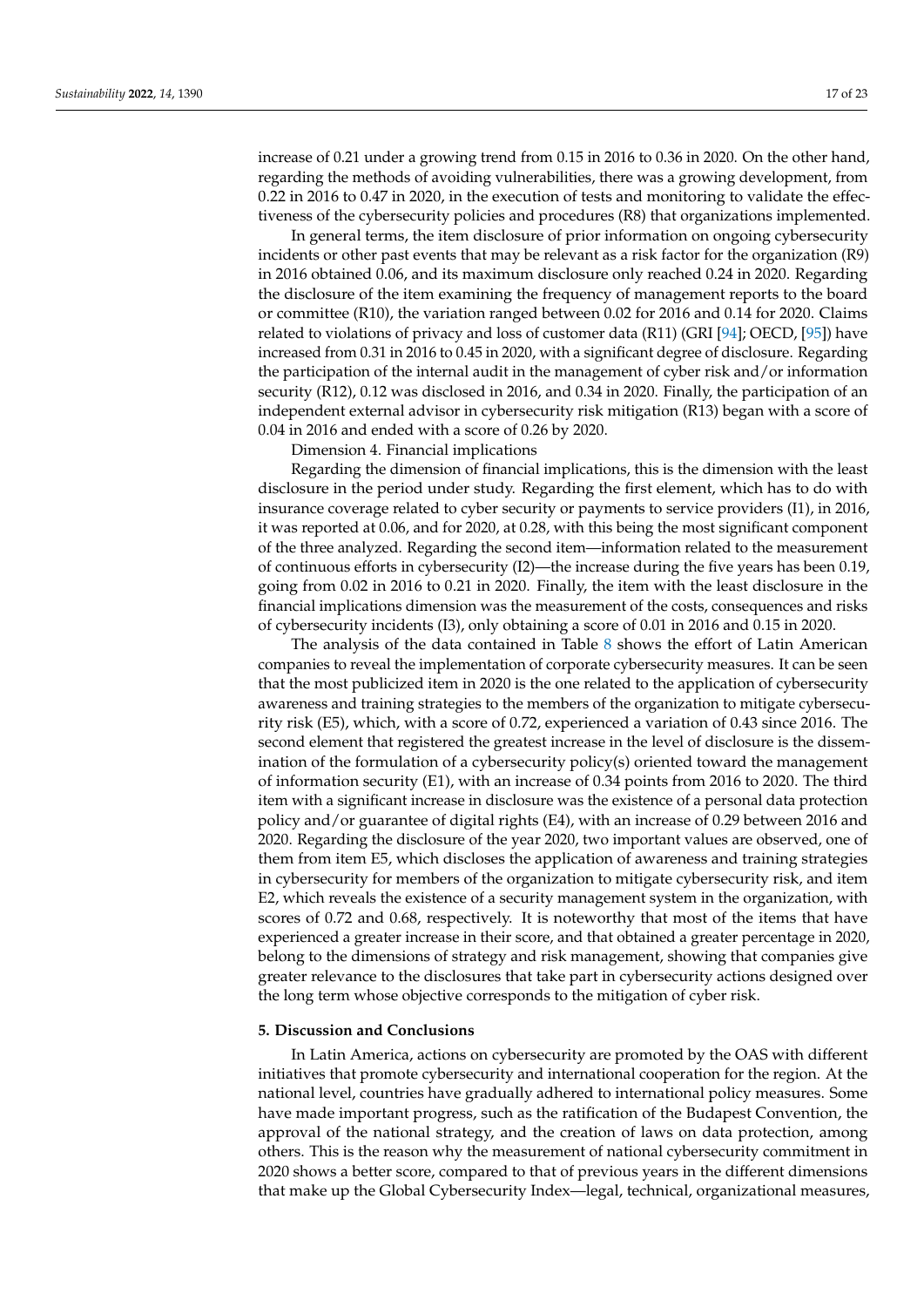capacity building and cooperation. Thus, the highest level of development was found in Brazil (97.68), followed by Mexico (81.68), Uruguay (75.15), the Dominican Republic (75.07), Chile (68.83), Costa Rica (67.46), Colombia (63.74), Peru (55.68) and Argentina (50.12). Despite the achievements made to date, the region's lag on some fronts requires it to take measures to improve its response capacity to cyber risks and threats.

The objective of the index proposed in this work is to evaluate the scope of cybersecurity disclosure, taking the main global acceptance standards as a basis for its elaboration. It is made up of 27 individual elements, associated with one of four dimensions, as follows: governance (5), strategy (6), risk management (13) and financial implications (3). The selection of the items that make up the Cybersecurity Disclosure Index (CDI) was made from previous literature, studies of international accounting and auditing firms, international standards, such as ISO and GRI, SEC guides (2011; 2018), the General Data Protection Regulation (GDPR) of the European Union, and other documents proposed by entities with wide international recognition, such as OECD, IDB, OAS and the Global Reporting Initiative (GRI), among others.

The results obtained through its application to a sample of listed companies in Latin America show that, although there has been a sustained increase in the level of disclosure of information on cybersecurity in Latin American companies, a trend evidenced in other studies [\[18,](#page-19-4)[21](#page-19-2)[,60\]](#page-20-16), the average annual mark does not exceed 40% of the total mark. For this reason, we can conclude that the level of disclosure is low; this is also demonstrated by the findings obtained by [\[20\]](#page-19-1).

Regarding the longitudinal analysis by countries, the application of the instrument allows us to verify that the country that constantly disclosed to a greater degree during the period of 2016–2020 was Argentina; according to the sample, 86% of the companies in this country reported to the SEC, and mostly belong to the financial sector, a situation that according to [\[22\]](#page-19-3) may generate an increase in cybersecurity disclosure. The measurement of the disclosure by sector shows how the financial sector obtained leadership during the five years of the study. In this sense, we can note that in the countries under study and from the international level, regulations for this sector have increased and are more demanding, because these organizations present a greater vulnerability to cyberattacks. We agree with [\[20\]](#page-19-1) that cybersecurity information disclosure practices have evolved in light of the expectations of financial regulators. In addition, the comparative study by dimension indicates how the strategy dimension obtained the highest score during the period of 2016–2020. Specifically, based on the results obtained, we can conclude that in general terms—the companies under analysis revealed information about the actions designed over the long-term, such as cybersecurity strategies, and have been interested in communicating the measures related to cyber risk management, specifying how this emerging risk is linked, little by little, to other corporate risks. The disclosures also allow visualization of how the board of directors and management are gradually linked in the supervision of cybersecurity matters.

The proposed disclosure index constitutes a novel instrument, which makes it possible to assess the scope of the disclosure of information on cybersecurity. Considering the fact that cybersecurity has become a business responsibility and an important part of non-financial information, the information revealed by this index can constitute a point of reference for the assessment of organizations in this regard by the different stakeholders.

Since the proposed index has been prepared based on international standards related to business cyber risk and has not been tested, it may be applicable in future research to companies that carry out their activity in other geographical areas. In this way, it is expected that this index will become a starting point for comparative analysis in other countries in different periods of time, which will allow knowing trends in the disclosure of cybersecurity information from different perspectives.

On the other hand, we recognize that this study has some limitations; the proposed index shows a significant inclination towards the United States country context, which, according to previous literature, presents the greatest advances in the dissemination of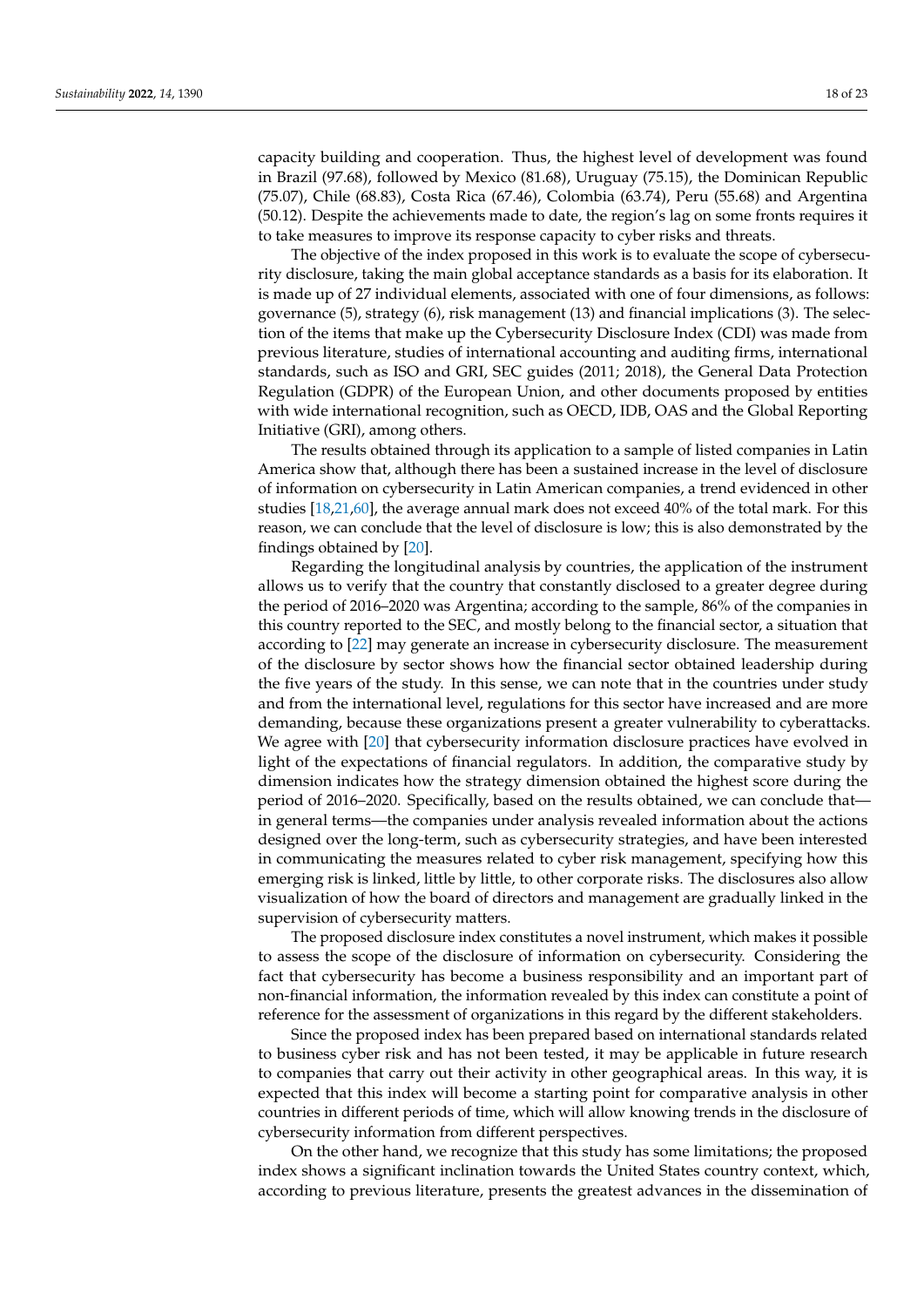information on business cybersecurity. However, the specific characteristics of this environment could make it difficult to generalize to other regions of the world. As our sample is made up of listed companies listed in the main stock indices of the countries under study, our findings are relevant for this type of company.

Finally, we consider that this work will help to project future lines of research through the carrying out of other types of studies that allow us to understand why companies in Latin America voluntarily report their cybersecurity disclosures, as well as analyze what factors affect the scope of cybersecurity information disclosure by organizations or, in turn, what implications at the level of disclosure on key aspects it has for the company, such as the price of shares, or even its level of reputation in the market.

**Author Contributions:** Conceptualization, L.R.A. and M.R.; methodology, M.E.G.M. and L.R.A.; formal analysis, M.E.G.M. and M.R.; writing—original draft preparation, M.R.; writing—review and editing, L.R.A. and M.E.G.M.; writing-review and editing, V. All authors have read and agreed to the published version of the manuscript.

**Funding:** This research received no external funding.

**Institutional Review Board Statement:** Not applicable.

**Informed Consent Statement:** Not applicable.

**Data Availability Statement:** Not applicable.

**Conflicts of Interest:** The authors declare no conflict of interest.

#### **References**

- <span id="page-18-0"></span>1. World Economic Forum. *The Global Risks Report 2021*, 16th ed.; WEF: Geneva, Switzerland, 2021.
- <span id="page-18-1"></span>2. Axa. AXA Future Risks Report 2020. Available online: <https://www.axa.com/en/magazine/2020-future-risks-report> (accessed on 5 February 2021).
- <span id="page-18-2"></span>3. Calderon, T.G.; Gao, L. Cybersecurity risks disclosure and implied audit risks: Evidence from audit fees. *Int. J. Audit.* **2021**, *25*, 24–39. [\[CrossRef\]](http://doi.org/10.1111/ijau.12209)
- <span id="page-18-3"></span>4. SEC. Federal Register Commission Statement and Guidance on Public Company Cybersecurity Disclosures. 2018. Available online: [https://www.federalregister.gov/documents/2018/02/26/2018-03858/commission-statement-and-guidance-on-public](https://www.federalregister.gov/documents/2018/02/26/2018-03858/commission-statement-and-guidance-on-public-company-cybersecurity-disclosures)[company-cybersecurity-disclosures](https://www.federalregister.gov/documents/2018/02/26/2018-03858/commission-statement-and-guidance-on-public-company-cybersecurity-disclosures) (accessed on 22 June 2020).
- <span id="page-18-4"></span>5. King, M. Report on corporate governance for South Africa 2016. *Inst. Dir.* **2016**, 1–128. Available online: [https://www.adams.](https://www.adams.africa/wp-content/uploads/2016/11/King-IV-Report.pdf) [africa/wp-content/uploads/2016/11/King-IV-Report.pdf](https://www.adams.africa/wp-content/uploads/2016/11/King-IV-Report.pdf) (accessed on 8 June 2021).
- <span id="page-18-5"></span>6. ISO. ISO 26000. *Corp. Res.* 2010. Available online: <https://www.iso.org/obp/ui#iso:std:iso:26000:ed-1:v1:es> (accessed on 5 February 2021).
- <span id="page-18-6"></span>7. Rashid, A.; Chivers, H.; Danezis, G.; Lupu, E.; Martin, A. The Cyber Security Body of Knowledge (CyBoK) 1.0. *CyBoK* **2019**, 299. Available online: <https://www.cybok.org/> (accessed on 1 September 2021).
- <span id="page-18-7"></span>8. E&Y. What Companies Are Disclosing about Cybersecurity Risk and Oversight in 2020. 2020. Available online: [https://](https://www.ey.com/en_us/board-matters/what-companies-are-disclosing-about-cybersecurity-risk-and-oversight) [www.ey.com/en\\_us/board-matters/what-companies-are-disclosing-about-cybersecurity-risk-and-oversight](https://www.ey.com/en_us/board-matters/what-companies-are-disclosing-about-cybersecurity-risk-and-oversight) (accessed on 8 November 2021).
- <span id="page-18-8"></span>9. Division of Corporation Finance and SEC. CF Disclosure Guidance: Topic No. 2-Cybersecurity. 2011. Available online: <https://www.sec.gov/divisions/corpfin/guidance/cfguidance-topic2.htm> (accessed on 1 July 2020).
- <span id="page-18-9"></span>10. Berkman, H.; Jona, J.; Lee, G.; Soderstrom, N. Cybersecurity awareness and market valuations. *J. Account. Public Policy* **2018**, *37*, 508–526. [\[CrossRef\]](http://doi.org/10.1016/j.jaccpubpol.2018.10.003)
- <span id="page-18-10"></span>11. Ettredge, M.; Guo, F.; Li, Y. Trade secrets and cyber security breaches. *J. Account. Public Policy* **2018**, *37*, 564–585. [\[CrossRef\]](http://doi.org/10.1016/j.jaccpubpol.2018.10.006)
- <span id="page-18-11"></span>12. SEC. SEC Charges Issuer With Cybersecurity Disclosure Controls Failures. 2021. Available online: [https://www.sec.gov/news/](https://www.sec.gov/news/press-release/2021-102) [press-release/2021-102](https://www.sec.gov/news/press-release/2021-102) (accessed on 4 October 2021).
- <span id="page-18-12"></span>13. SEC. SEC Announces Three Actions Charging Deficient Cybersecurity Procedures. 2021. Available online: [https://www.sec.gov/](https://www.sec.gov/news/press-release/2021-169) [news/press-release/2021-169](https://www.sec.gov/news/press-release/2021-169) (accessed on 1 October 2021).
- <span id="page-18-13"></span>14. Eijkelenboom, E.V.A.; Nieuwesteeg, B.F.H. An analysis of cybersecurity in Dutch annual reports of listed companies. *Comput. Law Secur. Rev.* **2021**, *40*, 105513. [\[CrossRef\]](http://doi.org/10.1016/j.clsr.2020.105513)
- <span id="page-18-14"></span>15. Amir, E.; Levi, S.; Livne, T. Do firms underreport information on cyber-attacks? Evidence from capital markets. *Rev. Account. Stud.* **2018**, *23*, 1177–1206. [\[CrossRef\]](http://doi.org/10.1007/s11142-018-9452-4)
- <span id="page-18-16"></span>16. Hilary, G.; Segal, B.; Zhang, M.H. Cyber-Risk Disclosure: Who Cares? *SSRN Electron. J.* **2016**. [\[CrossRef\]](http://doi.org/10.2139/ssrn.2852519)
- <span id="page-18-15"></span>17. Gordon, L.A.; Loeb, M.P.; Sohail, T. Market value of voluntary disclosures concerning information security. *MIS Q. Manag. Inf. Syst.* **2010**, *34*, 567–594. [\[CrossRef\]](http://doi.org/10.2307/25750692)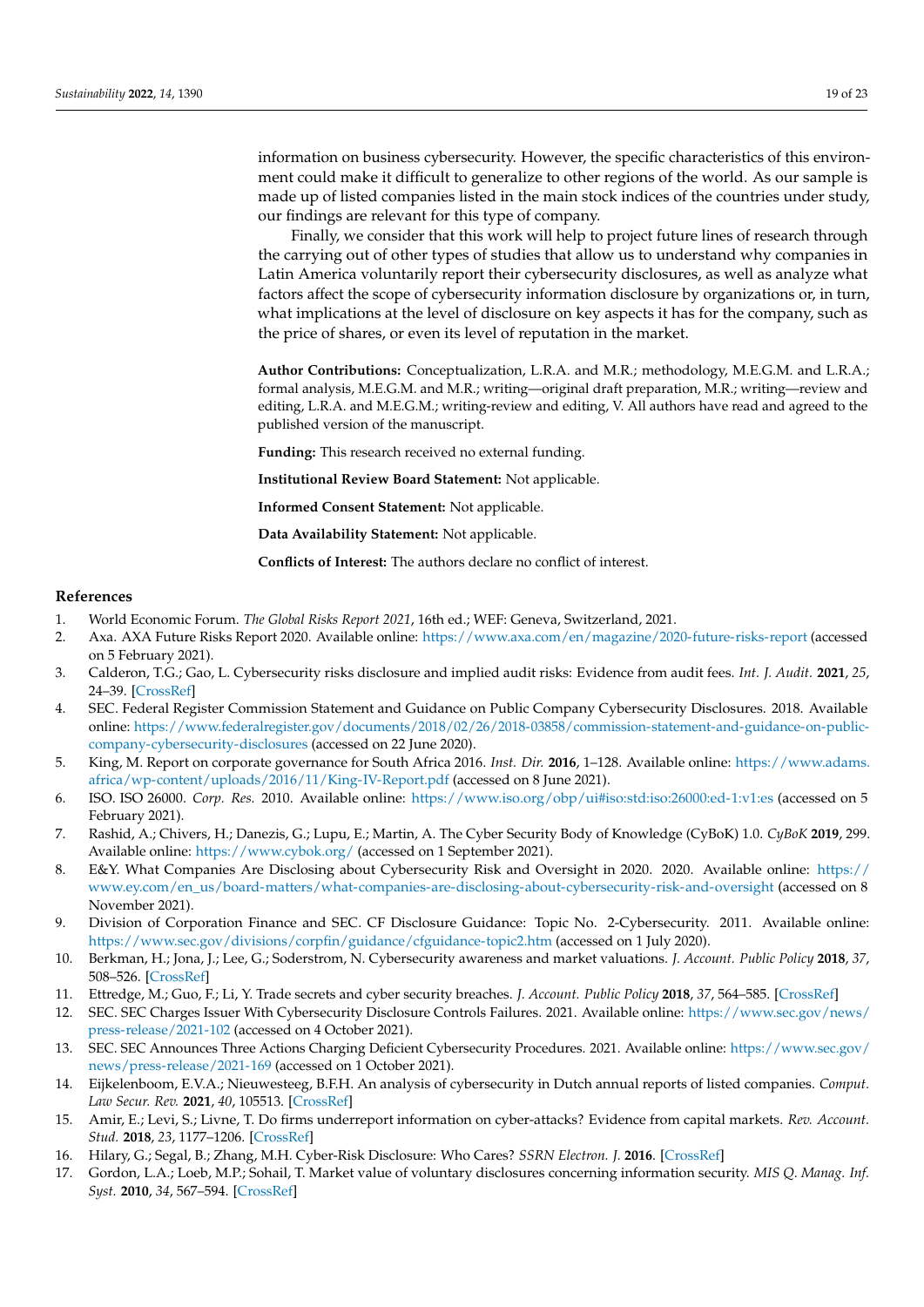- <span id="page-19-4"></span>18. Gao, L.; Calderon, T.G.; Tang, F. Public companies'cybersecurity risk disclosures. *Int. J. Account. Inf. Syst.* **2020**, *38*, 1–26. [\[CrossRef\]](http://doi.org/10.1016/j.accinf.2020.100468)
- <span id="page-19-0"></span>19. Wang, T.; Kannan, K.N.; Ulmer, J.R. The association between the disclosure and the realization of information security risk factors. *Inf. Syst. Res.* **2013**, *24*, 201–218. [\[CrossRef\]](http://doi.org/10.1287/isre.1120.0437)
- <span id="page-19-1"></span>20. Héroux, S.; Fortin, A. Cybersecurity Disclosure by the Companies on the S&P/TSX 60 Index. *Account. Perspect.* **2020**, *19*, 73–100. [\[CrossRef\]](http://doi.org/10.1111/1911-3838.12220)
- <span id="page-19-2"></span>21. Radu, C.; Smaili, N. Board Gender Diversity and Corporate Response to Cyber Risk: Evidence from Cybersecurity Related Disclosure. *J. Bus. Ethics* **2021**, *7*, 3. [\[CrossRef\]](http://doi.org/10.1007/s10551-020-04717-9)
- <span id="page-19-3"></span>22. Barry, T.; Jona, J.; Soderstrom, N.S. The Impact of Country Institutional Factors on Firm Disclosure: Cybersecurity Disclosures in Chinese Cross-Listed Firms. *SSRN Electron. J.* **2021**, 1–32. [\[CrossRef\]](http://doi.org/10.2139/ssrn.3916525)
- <span id="page-19-5"></span>23. Leo, M. Operational resilience disclosures by banks: Analysis of annual reports. *Risks* **2020**, *8*, 128. [\[CrossRef\]](http://doi.org/10.3390/risks8040128)
- <span id="page-19-6"></span>24. Porrúa, M.; Contreras, B. Message from Digital Government Principal Specialist, Data and Digital Government Cluster Coordinator, IDB and Manager, Cybersecurity Program, OAS. In *Cybersecurity: Risk, Progress and the Way Forward in Latin America and the Caribbean*; IDB: Washington, DC, USA, 2020.
- <span id="page-19-7"></span>25. Barmpaliou, N. Emerging Threats in Cybersecurity: Implications for Latin America and the Caribbean. In *Cybersecurity: Risks, Progress, and the Way For-ward in Latin America and the Caribbean*; IDB: Washington, DC, USA, 2020.
- <span id="page-19-8"></span>26. Urrutia, F.D. Message from Secretary for Multidimensional Security of the OAS. In *Cybersecurity: Risks, Progress, and the Way Forward in Latin America and the Caribbean*; IDB: Washington, DC, USA, 2020.
- <span id="page-19-9"></span>27. Creese. Regional Trends in Cybersecurity Readiness, 2016–2020. Available online: [https://publications.iadb.org/publications/](https://publications.iadb.org/publications/english/document/2020-Cybersecurity-Report-Risks-Progress-and-the-Way-Forward-in-Latin-America-and-the-Caribbean.pdf) [english/document/2020-Cybersecurity-Report-Risks-Progress-and-the-Way-Forward-in-Latin-America-and-the-Caribbean.](https://publications.iadb.org/publications/english/document/2020-Cybersecurity-Report-Risks-Progress-and-the-Way-Forward-in-Latin-America-and-the-Caribbean.pdf) [pdf](https://publications.iadb.org/publications/english/document/2020-Cybersecurity-Report-Risks-Progress-and-the-Way-Forward-in-Latin-America-and-the-Caribbean.pdf) (accessed on 15 May 2021).
- <span id="page-19-10"></span>28. ITU. ITU Global Cybersecurity Agenda-A Framework for International Cooperation in Cybersecurity. 2007. Available online: <https://www.itu.int/osg/spuold/cybersecurity/gca/> (accessed on 7 December 2021).
- <span id="page-19-11"></span>29. United Nations General Assembly. Resolución 64/25. 2009. Available online: [https://www.un.org/en/ga/search/view\\_doc.](https://www.un.org/en/ga/search/view_doc.asp?symbol=A/RES/64/25&Lang=S.) [asp?symbol=A/RES/64/25&Lang=S.](https://www.un.org/en/ga/search/view_doc.asp?symbol=A/RES/64/25&Lang=S.) (accessed on 19 February 2021).
- <span id="page-19-12"></span>30. OECD. Digital Security Risk Management for Economic and Social Prosperity. 2015. Available online: [https://www.oecd.org/](https://www.oecd.org/corporate/digital-security-risk-management-for-economic-and-social-prosperity-9789264245471-en.htm.) [corporate/digital-security-risk-management-for-economic-and-social-prosperity-9789264245471-en.htm.](https://www.oecd.org/corporate/digital-security-risk-management-for-economic-and-social-prosperity-9789264245471-en.htm.) (accessed on 22 March 2021).
- <span id="page-19-13"></span>31. SEC. Release #33-8591: Securities Offering Reform (Section VII: Additional Exchange act Disclosure Provisions). 2005. Available online: <https://www.sec.gov/rules/final/33-8591.pdf> (accessed on 30 May 2021).
- <span id="page-19-14"></span>32. Campbell, J.L.; Chen, H.; Dhaliwal, D.S.; Lu, H.; Steele, L.B. The information content of mandatory risk factor disclosures in corporate filings. *Rev. Account. Stud.* **2014**, *19*, 396–455. [\[CrossRef\]](http://doi.org/10.1007/s11142-013-9258-3)
- <span id="page-19-15"></span>33. Schubert, W.; Cedarbaum, D.; Schloss, J. The SEC's Two Primary Theories in Cybersecurity Enforcement Actions. *Cybersecur. Law Rep.* **2015**, *1*, 39–70.
- <span id="page-19-16"></span>34. Gordon, L.A.; Loeb, M.P.; Lucyshyn, W.; Zhou, L. Increasing cybersecurity investments in private sector firms. *J. Cybersecur.* **2015**, *1*, 3–17. [\[CrossRef\]](http://doi.org/10.1093/cybsec/tyv011)
- <span id="page-19-17"></span>35. PWC. Rethinking Cybersecurity Disclosures to Investors-What Executives and Boards Need to Know About the SEC's Guidance: June 2018. Available online: <www.pwc.com/cybersecurity> (accessed on 8 July 2020).
- <span id="page-19-18"></span>36. Bakker, T.G. Beadle Scholar Accuracy of Self-Disclosed Cybersecurity Risks of Large US Banks. 2015. Available online: [https:](https://scholar.dsu.edu/theses/294) [//scholar.dsu.edu/theses/294](https://scholar.dsu.edu/theses/294) (accessed on 7 March 2021).
- <span id="page-19-19"></span>37. Holland & Knight. SEC Issues First-Ever Penalties for Deficient Cybersecurity Risk Controls. 2021. Available online: [https:](https://www.hklaw.com/en/insights/publications/2021/06/sec-issues-first-ever-penalties-for-deficient-cybersecurity-risk) [//www.hklaw.com/en/insights/publications/2021/06/sec-issues-first-ever-penalties-for-deficient-cybersecurity-risk](https://www.hklaw.com/en/insights/publications/2021/06/sec-issues-first-ever-penalties-for-deficient-cybersecurity-risk) (accessed on 17 August 2021).
- <span id="page-19-20"></span>38. CSA ACVM. CSA Staff Notice 11-326-Cyber Security. 2013. Available online: [https://www.bcsc.bc.ca/-/media/PWS/Resources/](https://www.bcsc.bc.ca/-/media/PWS/Resources/Securities_Law/HistPolicies/HistPolicy1/11326-CSA-Staff-Notice.pdf) [Securities\\_Law/HistPolicies/HistPolicy1/11326-CSA-Staff-Notice.pdf](https://www.bcsc.bc.ca/-/media/PWS/Resources/Securities_Law/HistPolicies/HistPolicy1/11326-CSA-Staff-Notice.pdf) (accessed on 19 May 2021).
- <span id="page-19-21"></span>39. CSA ACVM. CSA Staff Notice 33-321: Cyber Security and Social Media. 2017. Available online: [https://lautorite.qc.ca/](https://lautorite.qc.ca/fileadmin/lautorite/reglementation/valeurs-mobilieres/0-avis-acvm-staff/2017/2017oct19-33-321-avis-acvm-en.pdf) [fileadmin/lautorite/reglementation/valeurs-mobilieres/0-avis-acvm-staff/2017/2017oct19-33-321-avis-acvm-en.pdf](https://lautorite.qc.ca/fileadmin/lautorite/reglementation/valeurs-mobilieres/0-avis-acvm-staff/2017/2017oct19-33-321-avis-acvm-en.pdf) (accessed on 24 July 2020).
- <span id="page-19-22"></span>40. IICA. Rural Connectivity in Latin America and the Caribbean. 2020. Available online: [https://repositorio.iica.int/bitstream/](https://repositorio.iica.int/bitstream/handle/11324/12896/BVE20108887e.pdf?sequence=1&isAllowed=y) [handle/11324/12896/BVE20108887e.pdf?sequence=1&isAllowed=y](https://repositorio.iica.int/bitstream/handle/11324/12896/BVE20108887e.pdf?sequence=1&isAllowed=y) (accessed on 29 June 2021).
- <span id="page-19-23"></span>41. Aguilar, J.A.M. The cybersecurity gap in Latin America in the face of the global context of cyber threats. *Rev. Estud. En Segur. Int.* **2020**, *6*, 17–43. [\[CrossRef\]](http://doi.org/10.18847/1.12.2)
- <span id="page-19-24"></span>42. Aguilar, J.A.M. Cyber-physical facts: An analysis proposal for cyber threats in the National Cybersecurity Strategies. *Rev. Latinoam. Estud. Segur.* **2019**, *25*, 24–40.
- <span id="page-19-25"></span>43. OAS. Challenges of Cyber Risk in the Financial Sector for Colombia and Latin America. 2019. Available online: [https://www.oas.](https://www.oas.org/es/sms/cicte/docs/Desafios-del-riesgo-cibernetico-en-el-sector-financiero-para-Colombia-y-America-Latina.pdf) [org/es/sms/cicte/docs/Desafios-del-riesgo-cibernetico-en-el-sector-financiero-para-Colombia-y-America-Latina.pdf](https://www.oas.org/es/sms/cicte/docs/Desafios-del-riesgo-cibernetico-en-el-sector-financiero-para-Colombia-y-America-Latina.pdf) (accessed on 11 September 2021).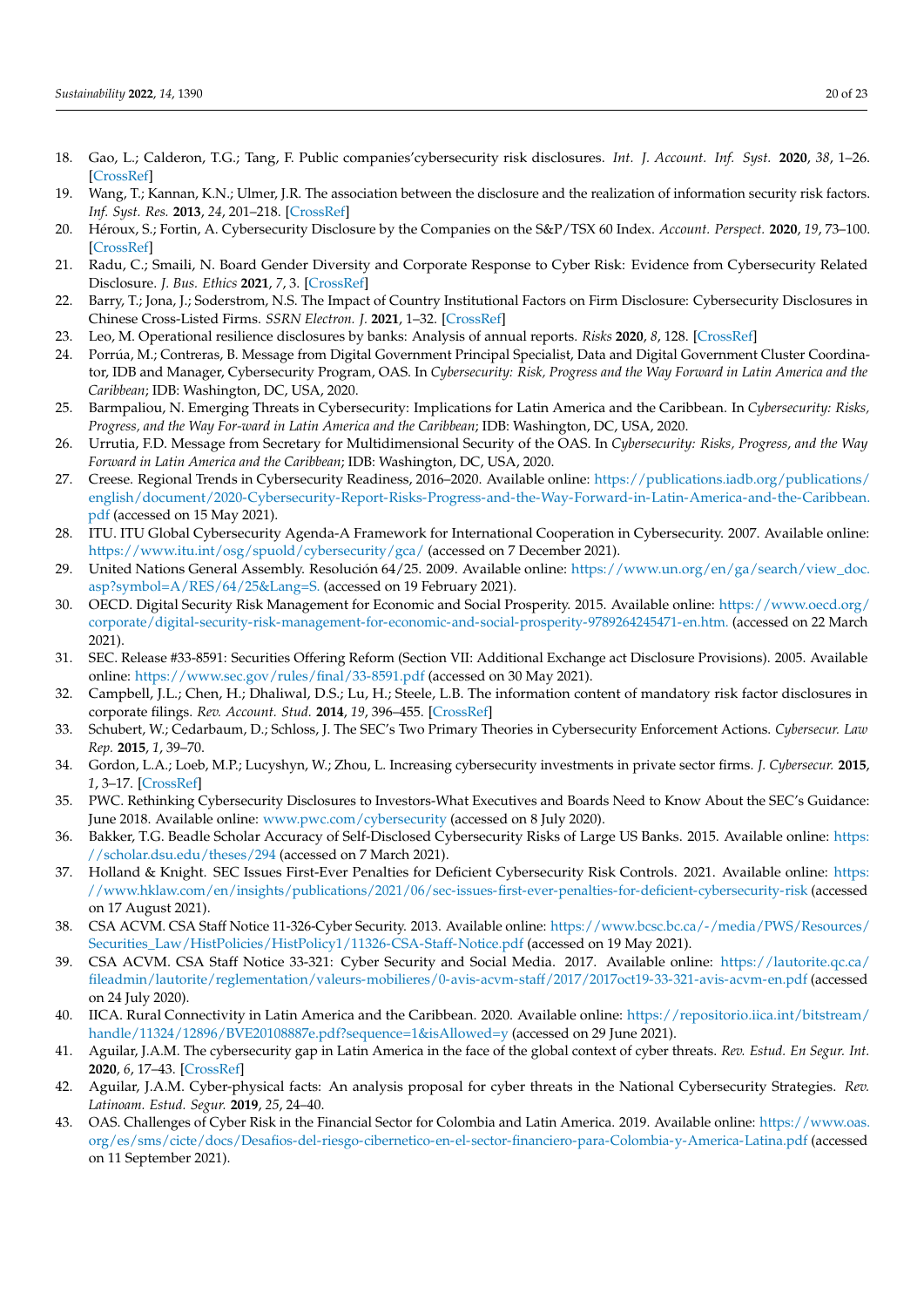- <span id="page-20-0"></span>44. IDB OAS. Cybersecurity: Risks, Progress, and the Way Forward in Latin America and the Caribbean. 2020. Available online: [https://publications.iadb.org/publications/english/document/2020-Cybersecurity-Report-Risks-Progress-and-the-Way-](https://publications.iadb.org/publications/english/document/2020-Cybersecurity-Report-Risks-Progress-and-the-Way-Forward-in-Latin-America-and-the-Caribbean.pdf)[Forward-in-Latin-America-and-the-Caribbean.pdf](https://publications.iadb.org/publications/english/document/2020-Cybersecurity-Report-Risks-Progress-and-the-Way-Forward-in-Latin-America-and-the-Caribbean.pdf) (accessed on 31 May 2021).
- <span id="page-20-1"></span>45. ITU. Global Cybersecurity Index (GCI) 2014. Available online: [https://www.itu.int/en/ITU-D/Cybersecurity/Pages/GCI-2014](https://www.itu.int/en/ITU-D/Cybersecurity/Pages/GCI-2014.aspx) [.aspx](https://www.itu.int/en/ITU-D/Cybersecurity/Pages/GCI-2014.aspx) (accessed on 12 March 2021).
- <span id="page-20-2"></span>46. ITU. Global Cybersecurity Index (GCI) 2017. Available online: [https://www.itu.int/dms\\_pub/itu-d/opb/str/D-STR-GCI.01-2](https://www.itu.int/dms_pub/itu-d/opb/str/D-STR-GCI.01-2017-PDF-E.pdf.) [017-PDF-E.pdf.](https://www.itu.int/dms_pub/itu-d/opb/str/D-STR-GCI.01-2017-PDF-E.pdf.) (accessed on 12 March 2021).
- <span id="page-20-3"></span>47. ITU. Global Cybersecurity Index (GCI) 2018 ITU Publications Studies & Research 2018. Available online: [https://www.itu.int/](https://www.itu.int/dms_pub/itu-d/opb/str/D-STR-GCI.01-2018-PDF-E.pdf) [dms\\_pub/itu-d/opb/str/D-STR-GCI.01-2018-PDF-E.pdf](https://www.itu.int/dms_pub/itu-d/opb/str/D-STR-GCI.01-2018-PDF-E.pdf) (accessed on 12 March 2021).
- <span id="page-20-4"></span>48. ITU. Global Cybersecurity Index (GCI) 2021. Available online: [https://www.itu.int/dms\\_pub/itu-d/opb/str/D-STR-GCI.01-2](https://www.itu.int/dms_pub/itu-d/opb/str/D-STR-GCI.01-2021-PDF-E.pdf) [021-PDF-E.pdf](https://www.itu.int/dms_pub/itu-d/opb/str/D-STR-GCI.01-2021-PDF-E.pdf) (accessed on 12 March 2021).
- <span id="page-20-5"></span>49. Miller, G.S. Discussion of what determines corporate transparency? *J. Account. Res.* **2004**, *42*, 253–268. [\[CrossRef\]](http://doi.org/10.1111/j.1475-679X.2004.00137.x)
- <span id="page-20-6"></span>50. Bushman, R.M.; Piotroski, J.D.; Smith, A.J. What Determines Corporate Transparency? *J. Account. Res.* **2004**, *42*, 207–252. [\[CrossRef\]](http://doi.org/10.1111/j.1475-679X.2004.00136.x)
- <span id="page-20-7"></span>51. Scott, W.R. Approaching adulthood: The maturing of institutional theory. *Theory Soc.* **2008**, *37*, 427–442. [\[CrossRef\]](http://doi.org/10.1007/s11186-008-9067-z)
- <span id="page-20-8"></span>52. Freedman, M.; Jaggi, B. Global warming, commitment to the Kyoto protocol, and accounting disclosures by the largest global public firms from polluting industries. *Int. J. Account.* **2005**, *40*, 215–232. [\[CrossRef\]](http://doi.org/10.1016/j.intacc.2005.06.004)
- <span id="page-20-11"></span>53. Prado-Lorenzo, J.M.; Rodríguez-Domínguez, L.; Gallego-Álvarez, I.; García-Sánchez, I.M. Factors influencing the disclosure of greenhouse gas emissions in companies world-wide. *Manag. Decis.* **2009**, *47*, 1133–1157. [\[CrossRef\]](http://doi.org/10.1108/00251740910978340)
- <span id="page-20-12"></span>54. Li, H.; No, W.G.; Wang, T. SEC's cybersecurity disclosure guidance and disclosed cybersecurity risk factors. *Int. J. Account. Inf. Syst.* **2018**, *30*, 40–55. [\[CrossRef\]](http://doi.org/10.1016/j.accinf.2018.06.003)
- <span id="page-20-9"></span>55. IRRC. The Corporate Risk Factor Disclosure Landscape. 2016. Available online: [https://www.weinberg.udel.edu/irrci/research/](https://www.weinberg.udel.edu/irrci/research/887) [887](https://www.weinberg.udel.edu/irrci/research/887) (accessed on 11 October 2021).
- <span id="page-20-10"></span>56. United States Department of Justice. The USA PATRIOT Act: Preserving Life and Liberty. USA Department of Justice 2001. Available online: [http://www.justice.gov/archive/ll/what\\_is\\_the\\_patriot\\_act.pdf](http://www.justice.gov/archive/ll/what_is_the_patriot_act.pdf) (accessed on 2 June 2021).
- <span id="page-20-13"></span>57. S & P. América Latina. 2020. Available online: [https://www.spglobal.com/spdji/es/documents/additional-material/spdji-latin](https://www.spglobal.com/spdji/es/documents/additional-material/spdji-latin-america-index-directory-spa.pdf)[america-index-directory-spa.pdf](https://www.spglobal.com/spdji/es/documents/additional-material/spdji-latin-america-index-directory-spa.pdf) (accessed on 2 June 2021).
- <span id="page-20-14"></span>58. Marston, C.L.; Shrives, P.J. The use of disclosure indices in accounting research: A review article. In *The British Accounting Review*; Academic Press: New York, NY, USA, 1991; Volume 23, pp. 195–210. [\[CrossRef\]](http://doi.org/10.1016/0890-8389(91)90080-L)
- <span id="page-20-15"></span>59. Berelson, B. *Content Analysis, Lindzey: Handbook of Social Psychology*; Oxford University Press: New York, NY, USA, 1952.
- <span id="page-20-16"></span>60. Gordon, L.A.; Loeb, M.P.; Lucyshyn, W.; Sohail, T. The impact of the Sarbanes-Oxley Act on the corporate disclosures of information security activities. *J. Account. Public Policy* **2006**, *25*, 503–530. [\[CrossRef\]](http://doi.org/10.1016/j.jaccpubpol.2006.07.005)
- 61. Di Lernia, C.; Hardy, C.; Dori, A. Cyber-related Risk Disclosure in Australia: Evidence from the ASX200. *Co. Secur.* **2020**, *5*, 23–29.
- <span id="page-20-17"></span>62. Morse, E.A.; Raval, V.; Wingender, J.R. SEC cybersecurity guidelines: Insights into the utility of risk factor disclosures for investors. In *Business Lawyer*; American Bar Association: Washington, DC, USA, 2018; Volume 73, pp. 1–34. [\[CrossRef\]](http://doi.org/10.2139/ssrn.2711439)
- <span id="page-20-18"></span>63. Bonsón, E.; Escobar, T. The voluntary dissemination of financial information on the Internet. A comparative analysis between the United States, Eastern Europe and the European Union 2004. *Span. J. Financ. Account.* **2004**, 1063–1101. [\[CrossRef\]](http://doi.org/10.1080/02102412.2004.10779539)
- <span id="page-20-19"></span>64. Ortiz, E.; Clavel, J.G. Disclosures indexes: A propose to improve the metodology applied to the case of Human Resources disclosure included in Form 20-F. *Span. J. Financ. Account.* **2006**, *35*, 87–113. [\[CrossRef\]](http://doi.org/10.1080/02102412.2006.10779574)
- <span id="page-20-20"></span>65. Clarkson, P.M.; Li, Y.; Richardson, G.D.; Vasvari, F.P. Revisiting the relation between environmental performance and environmental disclosure: An empirical analysis. *Account. Organ. Soc.* **2008**, *33*, 303–327. [\[CrossRef\]](http://doi.org/10.1016/j.aos.2007.05.003)
- 66. Andrikopoulos, A.; Samitas, A.; Bekiaris, M. Corporate social responsibility reporting in financial institutions: Evidence from Euronext. *Res. Int. Bus. Financ.* **2014**, *32*, 27–35. [\[CrossRef\]](http://doi.org/10.1016/j.ribaf.2014.02.001)
- 67. Clarkson, P.M.; Fang, X.; Li, Y.; Richardson, G. The relevance of environmental disclosures: Are such disclosures incrementally informative? *J. Account. Public Policy* **2013**, *32*, 410–431. [\[CrossRef\]](http://doi.org/10.1016/j.jaccpubpol.2013.06.008)
- 68. Chithambo, L.; Tauringana, V. Company specific determinants of greenhouse gases disclosures. *J. Appl. Account. Res.* **2014**, *15*, 323–338. [\[CrossRef\]](http://doi.org/10.1108/JAAR-11-2013-0087)
- 69. Choi, J.; Lee, B.B.D. In Proceedings of the 2010 AFAANZ Conference, Christchurch, New Zealand, 4–6 July 2010. Available online: <https://www.afaanz.org/past-conferences> (accessed on 1 December 2021).
- 70. Chu, C.I.; Chatterjee, B.; Brown, A. The current status of greenhouse gas reporting by Chinese companies: A test of legitimacy theory. *Manag. Audit. J.* **2013**, *28*, 114–139. [\[CrossRef\]](http://doi.org/10.1108/02686901311284531)
- 71. Datt, R.R.; Luo, L.; Tang, Q. Corporate voluntary carbon disclosure strategy and carbon performance in the USA. *Account. Res. J.* **2019**, *32*, 417–435. [\[CrossRef\]](http://doi.org/10.1108/ARJ-02-2017-0031)
- 72. Darus, F.; Mohd Zuki, H.I.; Yusoff, H. The path to sustainability: Understanding organisations' environmental initiatives and climate change in an emerging economy. *Eur. J. Manag. Bus. Econ.* **2019**, *29*, 84–96. [\[CrossRef\]](http://doi.org/10.1108/EJMBE-06-2019-0099)
- 73. Haque, S.; Deegan, C. Corporate Climate Change-Related Governance Practices and Related Disclosures: Evidence from Australia. *Aust. Account. Rev.* **2010**, *20*, 317–333. [\[CrossRef\]](http://doi.org/10.1111/j.1835-2561.2010.00107.x)
- 74. Hardiyansah, M.; Agustini, A.T. Analysis of carbon emissions disclosure and firm value: Type of industry as a moderating model. *Int. J. Sci. Technol. Res.* **2020**, *9*, 1125–1132.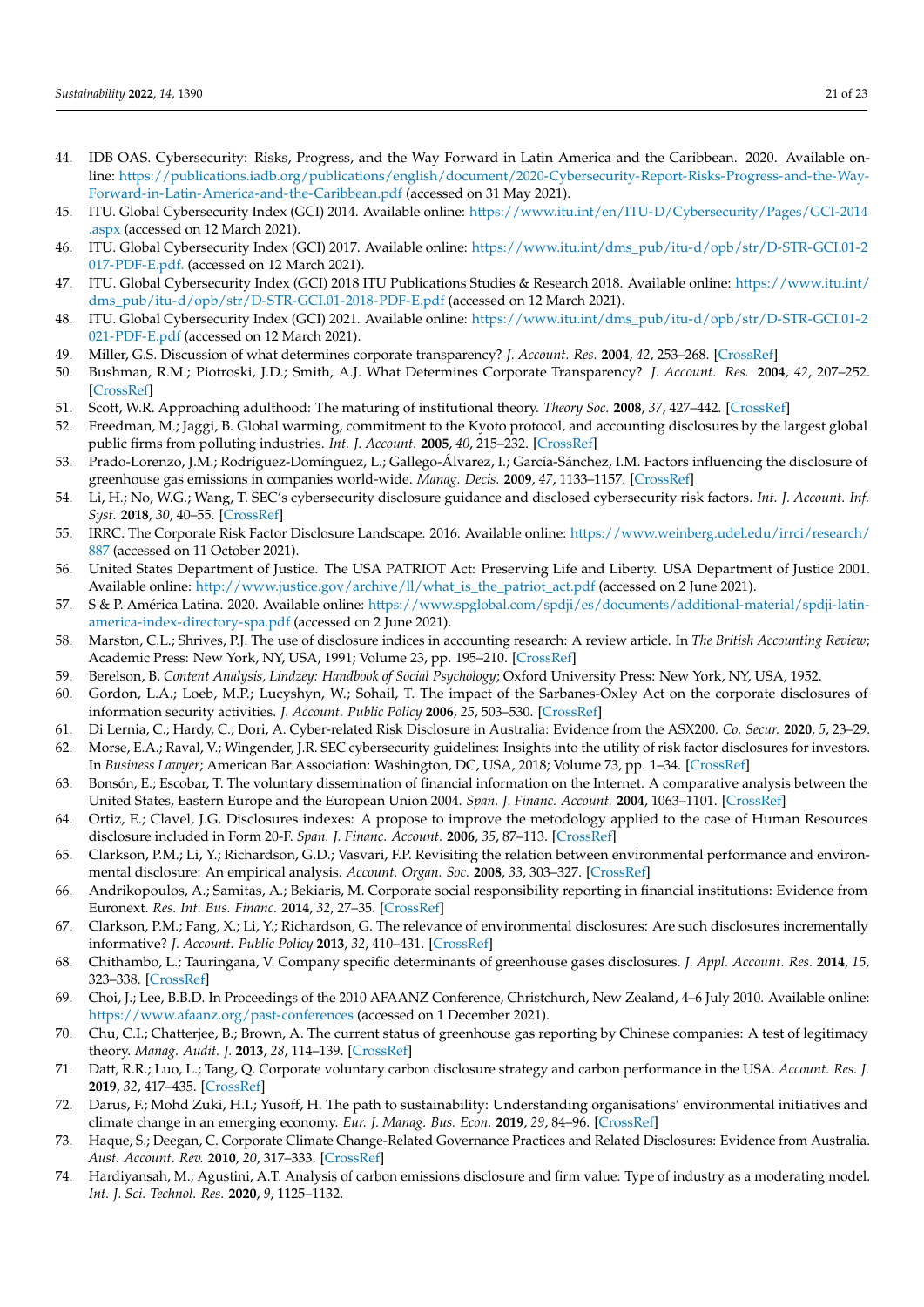- 75. Liesen, A.; Hoepner, A.G.; Patten, D.M.; Figge, F. Does stakeholder pressure influence corporate GHG emissions reporting? Empirical evidence from Europe. *Account. Audit. Account. J.* **2015**, *28*, 1047–1074. [\[CrossRef\]](http://doi.org/10.1108/AAAJ-12-2013-1547)
- 76. Formigoni, H.; Segura, L.; Gallego-Álvarez, I.; Garcia-Sanchez, I.M. Board of directors characteristics and disclosure practices of corporate social responsibility: A comparative study between Brazilian and Spanish companies. *Soc. Responsib. J.* **2020**. [\[CrossRef\]](http://doi.org/10.1108/SRJ-01-2019-0043)
- 77. Marshall, A.; Weetman, P. Modelling Transparency in Disclosure: The Case of Foreign Exchange Risk Management. *J. Bus. Financ. Account.* **2007**, *34*, 705–739. [\[CrossRef\]](http://doi.org/10.1111/j.1468-5957.2007.02007.x)
- 78. Pitrakkos, P.; Maroun, W. Evaluating the quality of carbon disclosures. *Sustain. Account. Manag. Policy J.* **2019**, *11*, 553–589. [\[CrossRef\]](http://doi.org/10.1108/SAMPJ-03-2018-0081)
- 79. Plumlee, M.; Brown, D.; Hayes, R.M.; Marshall, R.S. Voluntary environmental disclosure quality and firm value: Further evidence. *J. Account. Public Policy* **2015**, *34*, 336–361. [\[CrossRef\]](http://doi.org/10.1016/j.jaccpubpol.2015.04.004)
- <span id="page-21-0"></span>80. Rankin, M.; Windsor, C.; Wahyuni, D. An investigation of voluntary corporate greenhouse gas emissions reporting in a market governance system: Australian evidence. *Account. Audit. Account. J.* **2011**, *24*, 1037–1070. [\[CrossRef\]](http://doi.org/10.1108/09513571111184751)
- <span id="page-21-1"></span>81. E&Y. Cybersecurity Disclosure Benchmarking. 2018. Available online: [https://assets.ey.com/content/dam/ey-sites/ey-com/](https://assets.ey.com/content/dam/ey-sites/ey-com/en_us/topics/cybersecurity/ey-cb-cybersecurity-disclosures-benchmarking.pdf) [en\\_us/topics/cybersecurity/ey-cb-cybersecurity-disclosures-benchmarking.pdf](https://assets.ey.com/content/dam/ey-sites/ey-com/en_us/topics/cybersecurity/ey-cb-cybersecurity-disclosures-benchmarking.pdf) (accessed on 14 November 2020).
- <span id="page-21-2"></span>82. E&Y. What Companies Are Disclosing about Cybersecurity Risk and Oversight. 2019, pp. 1–7. Available online: [https:](https://www.ey.com/en_us/board-matters/what-companies-are-sharing-about-cybersecurity-risk-and-oversight) [//www.ey.com/en\\_us/board-matters/what-companies-are-sharing-about-cybersecurity-risk-and-oversight](https://www.ey.com/en_us/board-matters/what-companies-are-sharing-about-cybersecurity-risk-and-oversight) (accessed on 14 November 2020).
- <span id="page-21-3"></span>83. Giner, B. The influence of company characteristics and accounting regulation on information disclosed by Spanish firms. *Eur. Account. Rev.* **1997**, *6*, 45–68. [\[CrossRef\]](http://doi.org/10.1080/096381897336863)
- <span id="page-21-4"></span>84. Cooke, T.E.; Wallace, R.S.O. Global Surveys of Corporate Disclosure Practices and Audit Firms: A Review Essay. *Account. Bus. Res.* **1989**, *20*, 47–57. [\[CrossRef\]](http://doi.org/10.1080/00014788.1989.9729394)
- <span id="page-21-5"></span>85. Choi, F.D.S. Financial Disclosure and Entry to the European Capital Market. *J. Account. Res.* **1973**, *11*, 159. [\[CrossRef\]](http://doi.org/10.2307/2490187)
- <span id="page-21-6"></span>86. Chow, C.W.; Wong-Boren, A. Voluntary Financial Disclosure by Mexican Corporations. *Account. Rev.* **1987**, *62*, 533. Available online: [http://content.ebscohost.com/ContentServer.asp?T=P&P=AN&K=4496048&S=R&D=bth&EbscoContent=dGJyMNLe8](http://content.ebscohost.com/ContentServer.asp?T=P&P=AN&K=4496048&S=R&D=bth&EbscoContent=dGJyMNLe80SeqLE4y9f3OLCmr0uep7ZSsKi4TLSWxWXS&ContentCustomer=dGJyMPGqtkqxra5Rue3sfefwuY3x2%2FAA%5Cnhttp://search.ebscohost.com/login.aspx?direct=true&db=bth&AN=449604) [0SeqLE4y9f3OLCmr0uep7ZSsKi4TLSWxWXS&ContentCustomer=dGJyMPGqtkqxra5Rue3sfefwuY3x2%2FAA%5Cnhttp:](http://content.ebscohost.com/ContentServer.asp?T=P&P=AN&K=4496048&S=R&D=bth&EbscoContent=dGJyMNLe80SeqLE4y9f3OLCmr0uep7ZSsKi4TLSWxWXS&ContentCustomer=dGJyMPGqtkqxra5Rue3sfefwuY3x2%2FAA%5Cnhttp://search.ebscohost.com/login.aspx?direct=true&db=bth&AN=449604) [//search.ebscohost.com/login.aspx?direct=true&db=bth&AN=449604](http://content.ebscohost.com/ContentServer.asp?T=P&P=AN&K=4496048&S=R&D=bth&EbscoContent=dGJyMNLe80SeqLE4y9f3OLCmr0uep7ZSsKi4TLSWxWXS&ContentCustomer=dGJyMPGqtkqxra5Rue3sfefwuY3x2%2FAA%5Cnhttp://search.ebscohost.com/login.aspx?direct=true&db=bth&AN=449604) (accessed on 10 July 2021).
- <span id="page-21-7"></span>87. TCFD. *Implementing the Recommendations of the Task Force on Climate-related Financial Disclosure, 2017*; FSB: Basel, Switzerland, 2021. Available online: [https://assets.bbhub.io/company/sites/60/2021/07/2021-TCFD-Implementing\\_Guidance.pdf](https://assets.bbhub.io/company/sites/60/2021/07/2021-TCFD-Implementing_Guidance.pdf) (accessed on 1 December 2021).
- <span id="page-21-8"></span>88. AICPA. *Cybersecurity Risk Management Reporting*; 2018; pp. 1–7. Available online: [https://us.aicpa.org/content/dam/aicpa/](https://us.aicpa.org/content/dam/aicpa/interestareas/frc/assuranceadvisoryservices/downloadabledocuments/cybersecurity-fact-sheet.pdf.) [interestareas/frc/assuranceadvisoryservices/downloadabledocuments/cybersecurity-fact-sheet.pdf.](https://us.aicpa.org/content/dam/aicpa/interestareas/frc/assuranceadvisoryservices/downloadabledocuments/cybersecurity-fact-sheet.pdf.) (accessed on 10 July 2021).
- <span id="page-21-9"></span>89. ISO. ISO/IEC 27001—Information Security Management. 2013. Available online: [https://www.iso.org/isoiec-27001-information](https://www.iso.org/isoiec-27001-information-security.html)[security.html](https://www.iso.org/isoiec-27001-information-security.html) (accessed on 26 June 2020).
- <span id="page-21-10"></span>90. AICPA. Guide Reporting on an Entity's Cybersecurity Risk Management Program and Controls. 2017. Available online: [https://www.aicpa.org/cpe-learning/publication/reporting-on-an-entitys-cybersecurity-risk-management-program-and](https://www.aicpa.org/cpe-learning/publication/reporting-on-an-entitys-cybersecurity-risk-management-program-and-controls-attestation-guide-OPL)[controls-attestation-guide-OPL](https://www.aicpa.org/cpe-learning/publication/reporting-on-an-entitys-cybersecurity-risk-management-program-and-controls-attestation-guide-OPL) (accessed on 26 June 2020).
- <span id="page-21-11"></span>91. OCIE. OCIE Cybersecurity and Resiliency Obervations 2020. Available online: <www.sec.gov/spotlight/cybersecurity> (accessed on 26 June 2020).
- <span id="page-21-12"></span>92. RobecoSAM. The Sustainability Yearbook 2018. Available online: [https://www.comunicarseweb.com/sites/default/files/the\\_](https://www.comunicarseweb.com/sites/default/files/the_sustainability_yearbook_2018_spanish.pdf) [sustainability\\_yearbook\\_2018\\_spanish.pdf](https://www.comunicarseweb.com/sites/default/files/the_sustainability_yearbook_2018_spanish.pdf) (accessed on 15 May 2021).
- <span id="page-21-13"></span>93. IOSCO. Cyber Task Force Final Report OICU IOSCO. 2019. Available online: [http://www.iosco.org/library/pubdocs/pdf/](http://www.iosco.org/library/pubdocs/pdf/IOSCOPD528.pdf) [IOSCOPD528.pdf](http://www.iosco.org/library/pubdocs/pdf/IOSCOPD528.pdf) (accessed on 4 July 2020).
- <span id="page-21-14"></span>94. GSSB. GRI 418: Privacidad Del Cliente 2016. 2016. Available online: [https://www.globalreporting.org/standards/media/1033](https://www.globalreporting.org/standards/media/1033/gri-418-customer-privacy-2016.pdf) [/gri-418-customer-privacy-2016.pdf](https://www.globalreporting.org/standards/media/1033/gri-418-customer-privacy-2016.pdf) (accessed on 4 November 2021). GRI Stand p.1-9.
- <span id="page-21-15"></span>95. OECD. OECD Guidelines for Multinational Enterprises 2011 Edition. 2011. Available online: [https://doi.org/10.1787/97892641](https://doi.org/10.1787/9789264115415-en) [15415-en](https://doi.org/10.1787/9789264115415-en) (accessed on 11 March 2021).
- <span id="page-21-16"></span>96. Von Solms, B.; von Solms, R. Cybersecurity and information security–what goes where? *Inf. Comput. Secur.* **2018**, *26*, 2–9. [\[CrossRef\]](http://doi.org/10.1108/ICS-04-2017-0025)
- <span id="page-21-17"></span>97. ISO/IEC 27014:2020—Information Security, Cybersecurity and Privacy Protection—Governance of Information Security. Available online: <https://www.iso.org/standard/74046.html> (accessed on 4 November 2021).
- <span id="page-21-18"></span>98. PWC. Better Oversee Cyber Risk. 2018. Available online: [https://www.pwc.dk/da/publikationer/2018/pwc-how-your-board](https://www.pwc.dk/da/publikationer/2018/pwc-how-your-board-can-better-oversee-cyber-risk.pdf)[can-better-oversee-cyber-risk.pdf](https://www.pwc.dk/da/publikationer/2018/pwc-how-your-board-can-better-oversee-cyber-risk.pdf) (accessed on 10 June 2021).
- <span id="page-21-19"></span>99. Ernst & Young. *What Boards Are Doing Today to Better Oversee Cyber Risk*; 2019; pp. 1–6. Available online: [https://assets.ey.com/](https://assets.ey.com/content/dam/ey-sites/ey-com/en_us/topics/cbm/ey-what-boards-are-doing-today-to-better-oversee-cyber-risk.pdf) [content/dam/ey-sites/ey-com/en\\_us/topics/cbm/ey-what-boards-are-doing-today-to-better-oversee-cyber-risk.pdf](https://assets.ey.com/content/dam/ey-sites/ey-com/en_us/topics/cbm/ey-what-boards-are-doing-today-to-better-oversee-cyber-risk.pdf) (accessed on 10 June 2021).
- <span id="page-21-20"></span>100. Deloitte. Business-Aligned Cyber Strategy|Deloitte|Cyber Risk. 2021. Available online: [https://www2.deloitte.com/global/en/](https://www2.deloitte.com/global/en/pages/risk/cyber-strategic-risk/articles/business-aligned-cyber-strategy.html) [pages/risk/cyber-strategic-risk/articles/business-aligned-cyber-strategy.html](https://www2.deloitte.com/global/en/pages/risk/cyber-strategic-risk/articles/business-aligned-cyber-strategy.html) (accessed on 20 September 2021).
- <span id="page-21-21"></span>101. PWC. Global Digital Trust Insights. 2021. Available online: [https://www.pwc.com/jg/en/publications/digital-trust-insights.](https://www.pwc.com/jg/en/publications/digital-trust-insights.html.) [html.](https://www.pwc.com/jg/en/publications/digital-trust-insights.html.) (accessed on 4 November 2021).